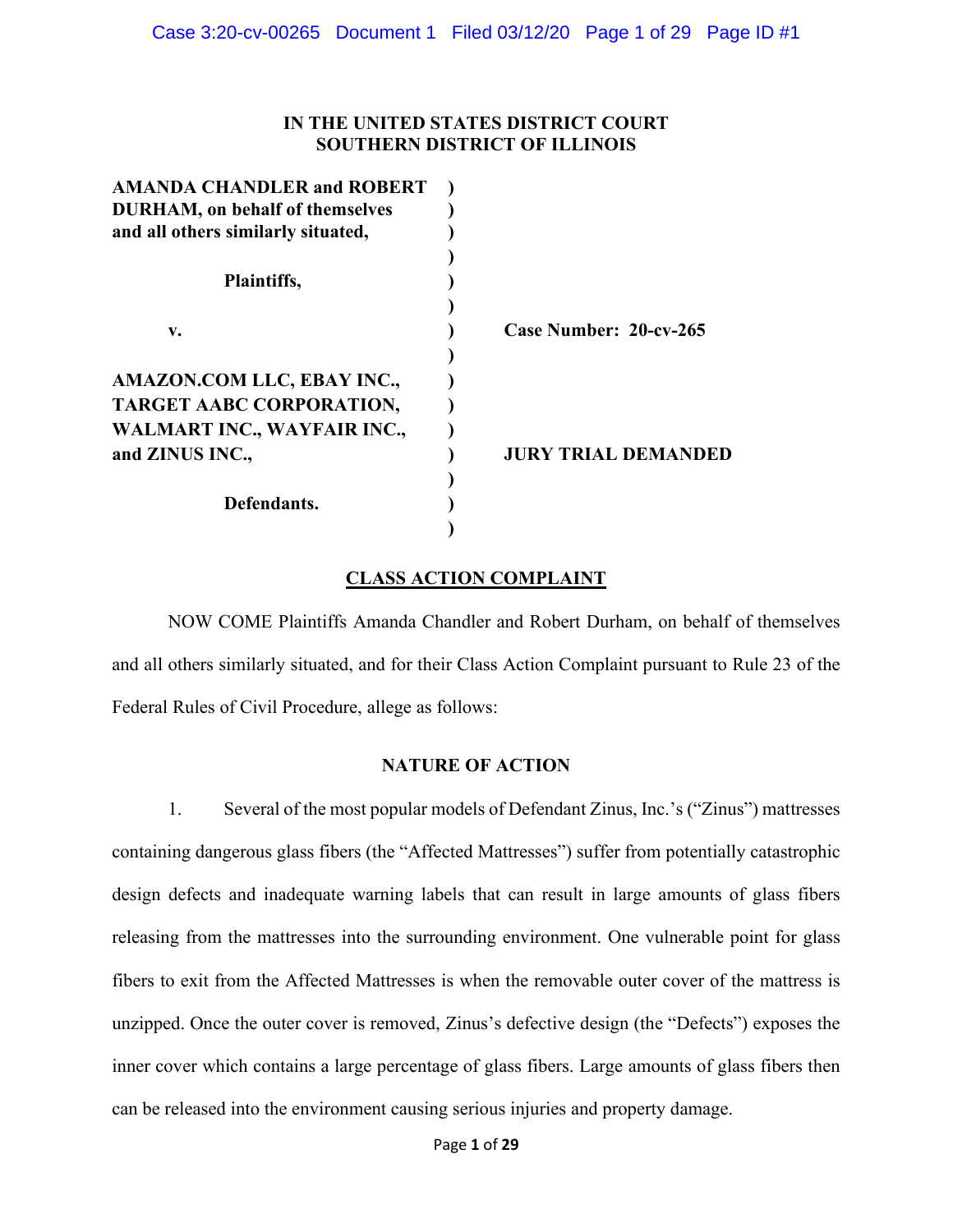#### Case 3:20-cv-00265 Document 1 Filed 03/12/20 Page 2 of 29 Page ID #2

2. The Affected Mattresses are sold throughout the United States in retail stores owned by Defendants Amazon.com LLC ("Amazon"), eBay Inc. ("eBay"), Target AABC Corporation ("Target"), Walmart, Inc. ("Walmart"), and Wayfair, Inc. ("Wayfair"). On February 14, 2020, a television news story entitled "Hidden Hazards" aired on KMOV4 in St. Louis, Missouri (the "Report") documenting "the danger lurking in your mattress."<sup>[1](#page-1-0)</sup> This featured news story outlined the tragic events Plaintiffs Amanda Chandler and Robert Durham ("Plaintiffs") experienced when their child's Affected Mattress released extremely large amounts of dangerous glass fibers which then caused serious and potentially life-threatening injuries to their family of five and "destroy[ed] thousands of dollars of stuff and [their] whole life." *Id.* The story also reports, like Plaintiffs, "[a] family in the Phoenix area had to move out of their home, throwing almost everything out. Videos on YouTube show others complaining as well." *Id.*

3. Plaintiffs therefore bring this action on behalf of the following classes: (1) a proposed nationwide class of consumers who purchased the Affected Mattresses; (2) a proposed nationwide class of adults injured by glass fibers from the Affected Mattresses; (3) a proposed nationwide class of minors injured by glass fibers from the Affected Mattresses; (4) a proposed nationwide class of individuals who suffered personal property damage by glass fibers from the Affected Mattresses; and (5) a proposed nationwide class of individuals who suffered real estate property damage by glass fibers from the Affected Mattresses.

#### **PARTIES**

4. Plaintiff Amanda Chandler ("Amanda") is an adult citizen and resident of Collinsville, Illinois. Plaintiff Robert Durham ("Robert") is an adult citizen and resident of

<span id="page-1-0"></span><sup>&</sup>lt;sup>1</sup> Lauren Trager, *News 4 Investigates: The danger lurking in your mattress*, https://www.kmov.com/news/newsinvestigates-the-danger-lurking-in-your-mattress/article\_2bb77cc2-4eb7-11ea-b4c6-0319ba20d45f.html (last visited on March 7, 2020. ("The Report").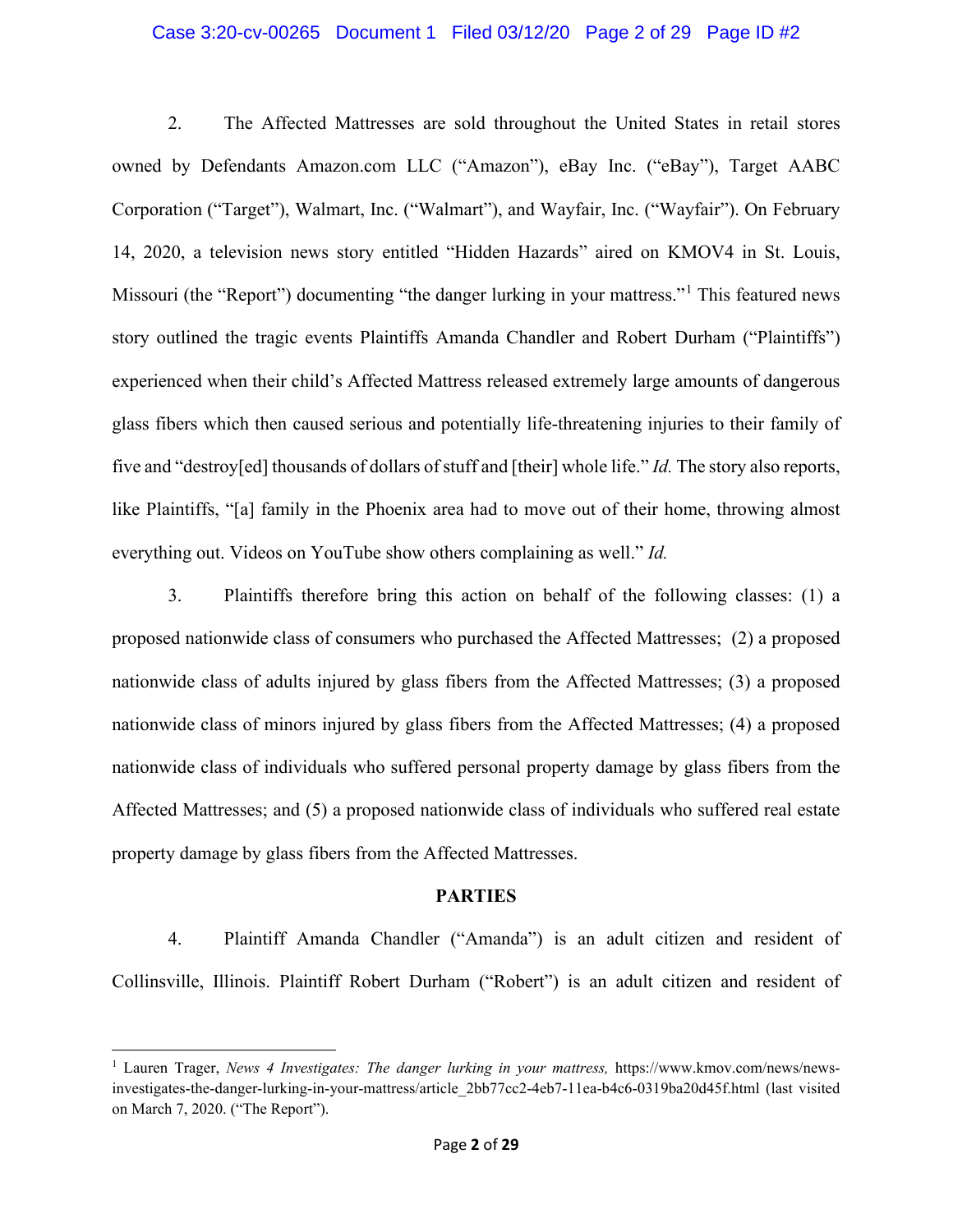#### Case 3:20-cv-00265 Document 1 Filed 03/12/20 Page 3 of 29 Page ID #3

Collinsville, Illinois. In the summer of 2019, Plaintiffs jointly purchased a Zinus memory foam mattress from Walmart for their child.

5. Defendant Amazon.com LLC is a Delaware limited liability company with its principal place of business in Seattle, Washington. Amazon is in the business of selling the mattresses subject to this Complaint. Amazon does business nationwide.

6. Defendant eBay Inc. is a Delaware corporation with its principal place of business in San Jose, California. eBay is in the business of selling the mattresses subject to this Complaint. eBay does business nationwide.

7. Defendant Target AABC Corporation is a Delaware corporation with its principal place of business in Minneapolis, Minnesota. Target is in the business of selling the mattresses subject to this Complaint. Target does business nationwide.

8. Defendant Walmart Inc. is a Delaware corporation with its principal place of business in Bentonville, Arkansas. Walmart is in the business of selling the mattresses subject to this Complaint. Target does business nationwide.

9. Defendant Wayfair Inc. is a Delaware corporation with its principal place of business in Boston, Massachusetts. Wayfair is in the business of selling the mattresses subject to this Complaint. Wayfair does business nationwide.

10. Defendant Zinus is a corporation with its principal place of business in Tracy, California. Zinus is in the business of designing, testing, manufacturing, selling and supporting the mattresses subject to this Complaint. Zinus does business nationwide.

#### **JURISDICTION AND VENUE**

11. This Court has jurisdiction over this action under the Class Action Fairness Act, 28 U.S.C. § 1332(d). The aggregated claims of the individual Class members exceed the sum or value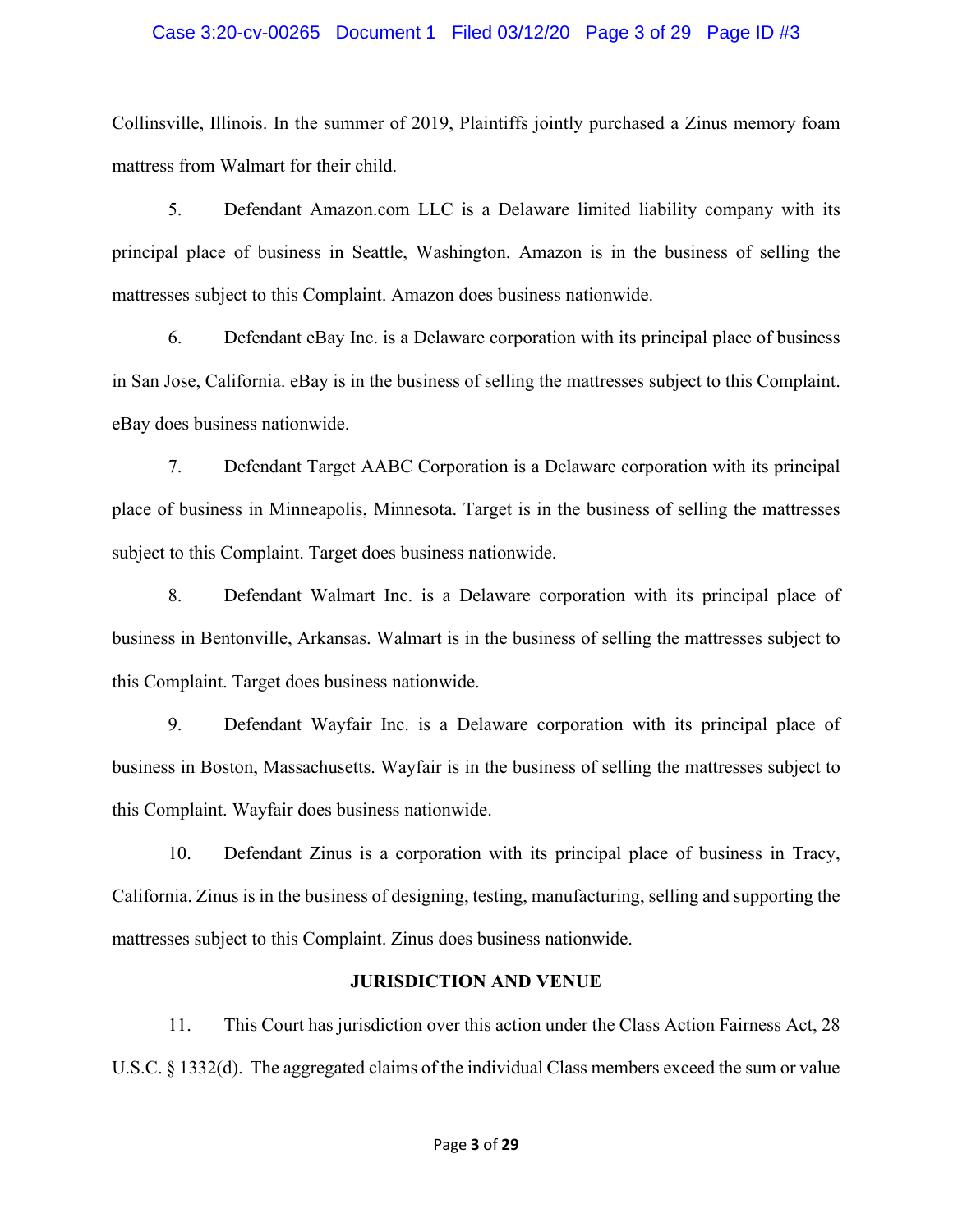## Case 3:20-cv-00265 Document 1 Filed 03/12/20 Page 4 of 29 Page ID #4

of \$5,000,000, exclusive of interests and costs. Members of the proposed Classes are citizens of States different from Defendants; and Defendants are not citizens of the State of Illinois. This Court also has jurisdiction to decide claims brought under 15 U.S.C. § 2301 (the Magnuson-Moss Act) by virtue of 28 U.S.C. § 1332(a)-(d), 28 U.S.C. § 1331, and has supplemental jurisdiction over the remaining claims.

12. This Court has personal jurisdiction over Amazon, eBay, Target, Walmart, and Wayfair ("Defendant Retailers") because these Defendants are registered to conduct business in Illinois and have sufficient minimum contacts in Illinois, or otherwise intentionally avail themselves of the markets within Illinois through promotion, sale, marketing, and distribution of their products, to render the exercise of jurisdiction by this Court proper.

13. This Court has personal jurisdiction over Defendant Zinus because Zinus is registered to conduct business in Illinois and has sufficient minimum contacts in Illinois, or otherwise intentionally avails itself of the markets within Illinois through the promotion, sale, marketing and distribution of its mattresses, to render the exercise of jurisdiction by this Court proper.

14. Venue is proper in this District under 28 U.S.C. § 1391(b) because a substantial part of the events or omissions giving rise to Plaintiffs' claims occurred in this District.

## **FACTUAL ALLEGATIONS**

## **I. Zinus Mattresses Containing Glass Fibers**

15. This lawsuit concerns Zinus mattresses containing glass fibers sold by Amazon, eBay, Target, Walmart, and Wayfair.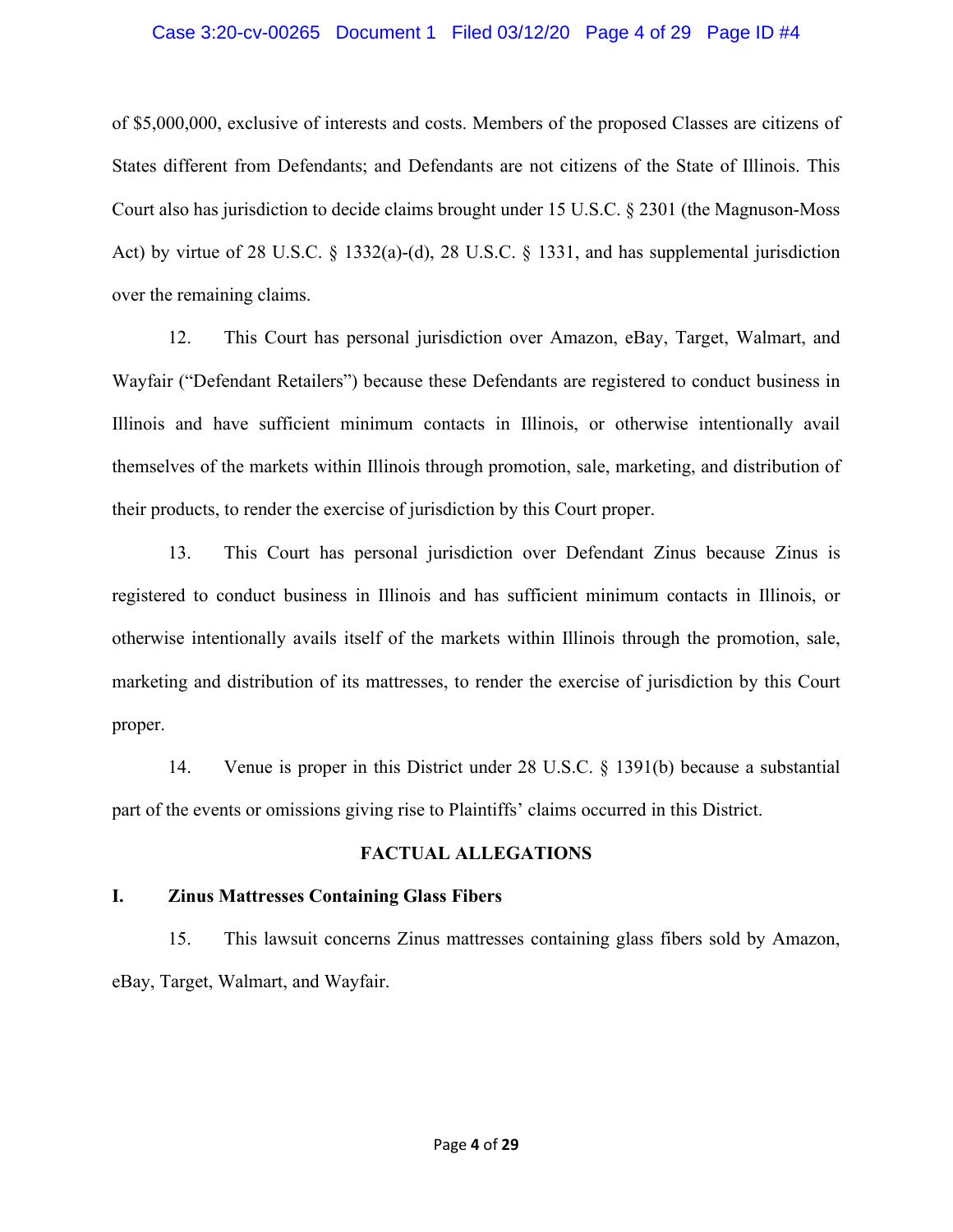#### Case 3:20-cv-00265 Document 1 Filed 03/12/20 Page 5 of 29 Page ID #5

16. On information and belief, the glass fibers contained within the Affected Mattresses are for fire retardant purposes and are larger in diameter than the type of fiberglass used in household insulation.

17. Pursuant to 16 CFR 1632.31, Zinus must ensure all of its "mattress pads which contain a chemical fire retardant shall be labeled with precautionary instructions to protect pads from agents or treatments which are known to cause deterioration of their flame resistance. Such labels shall be permanent, prominent, conspicuous, and legible." 16 C.F.R. § 1632.31.

18. Some of the Affected Mattresses contain a removable outer cover which may be removed by a zipper<sup>[2](#page-4-0)</sup>. Each day in America, millions of individuals use zippers to open pants, jackets, coats, shoes, backpacks, luggage, mattress covers, etc. Given how widely people in our society use zippers, attaching one to an object invites opening that object.

19. Once the removable outer covered is opened and removed from the mattress, a small tear in the inner cover may release thousands of glass fibers into the environment.

20. Once in the environment, these glass fibers easily disperse through the air, and can travel throughout a home via HVAC systems, vents, doorways, windows, etc. The glass fibers attach to essentially anything they touch. This includes human skin, animals, clothes, towels, bedding, carpet, tile flooring, drywall, electronics, bedding, wood, and plastic.

21. Exposure to glass fibers may cause eye, skin, and upper respiratory tract irritation. Glass fibers that reach the lower part of a person's lungs increases the chances of adverse health effects. Glass fibers that become embedded in human skin may require surgical intervention for removal.

<span id="page-4-0"></span><sup>2</sup> ThoughtCo., The History of the Zipper, https://www.thoughtco.com/history-of-the-zipper-4066245 ("Today the zipper is everywhere and is used in clothing, luggage, leather goods and countless other objects." (last visited on March 7, 2020).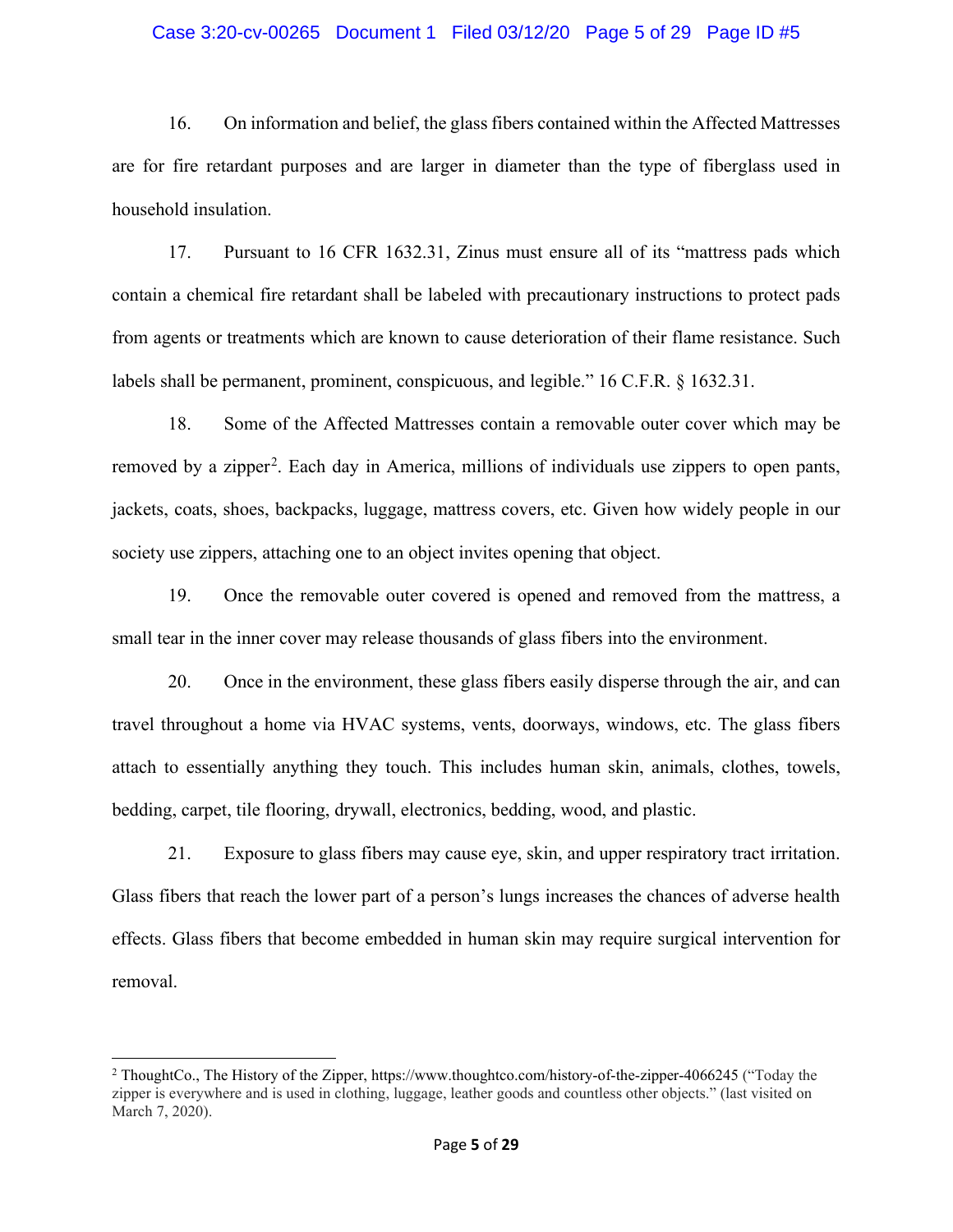## Case 3:20-cv-00265 Document 1 Filed 03/12/20 Page 6 of 29 Page ID #6

22. The cost of cleaning a home exposed to glass fibers may cost thousands to possibly tens of thousands of dollars.<sup>[3](#page-5-0)</sup> Experts may recommend occupants of a home exposed to glass fibers to vacate the home until it is professionally cleaned.<sup>[4](#page-5-1)</sup>

## **II. Plaintiffs' Experience with a Zinus Mattress**

23. In the summer of 2019, Amanda purchased in store from Walmart a Zinus memory foam mattress ("Purchased Mattress"). The Purchased Mattress contained a removable outer cover equipped with a zipper. A mattress tag which read in part "62% Glass Fibers" was attached to the outer cover ("Outer Mattress Tag").

24. The Outer Mattress Tag failed to warn the user not to remove the removable outer cover.

25. The Outer Mattress Tag failed to warn the user that removing the removable outer cover may expose the user to glass fibers.

26. The Outer Mattress Tag failed to warn the user that exposure to glass fibers may lead to serious injuries and/or property damage.

27. The Outer Mattress Tag failed to warn the user that the removable outer cover was not washable.

28. The Outer Mattress Tag failed to warn the user not to stand, sit, lay, or jump on the Purchased Mattress after removing the removable outer cover.

29. On January 27, 2020 Amanda removed the removable outer cover of the Purchased Mattress to launder it in her newly purchased washing machine. She washed the cover and clothes together with Tide detergent.

<span id="page-5-0"></span><sup>&</sup>lt;sup>3</sup> The Report.

<span id="page-5-1"></span><sup>4</sup> *Id.*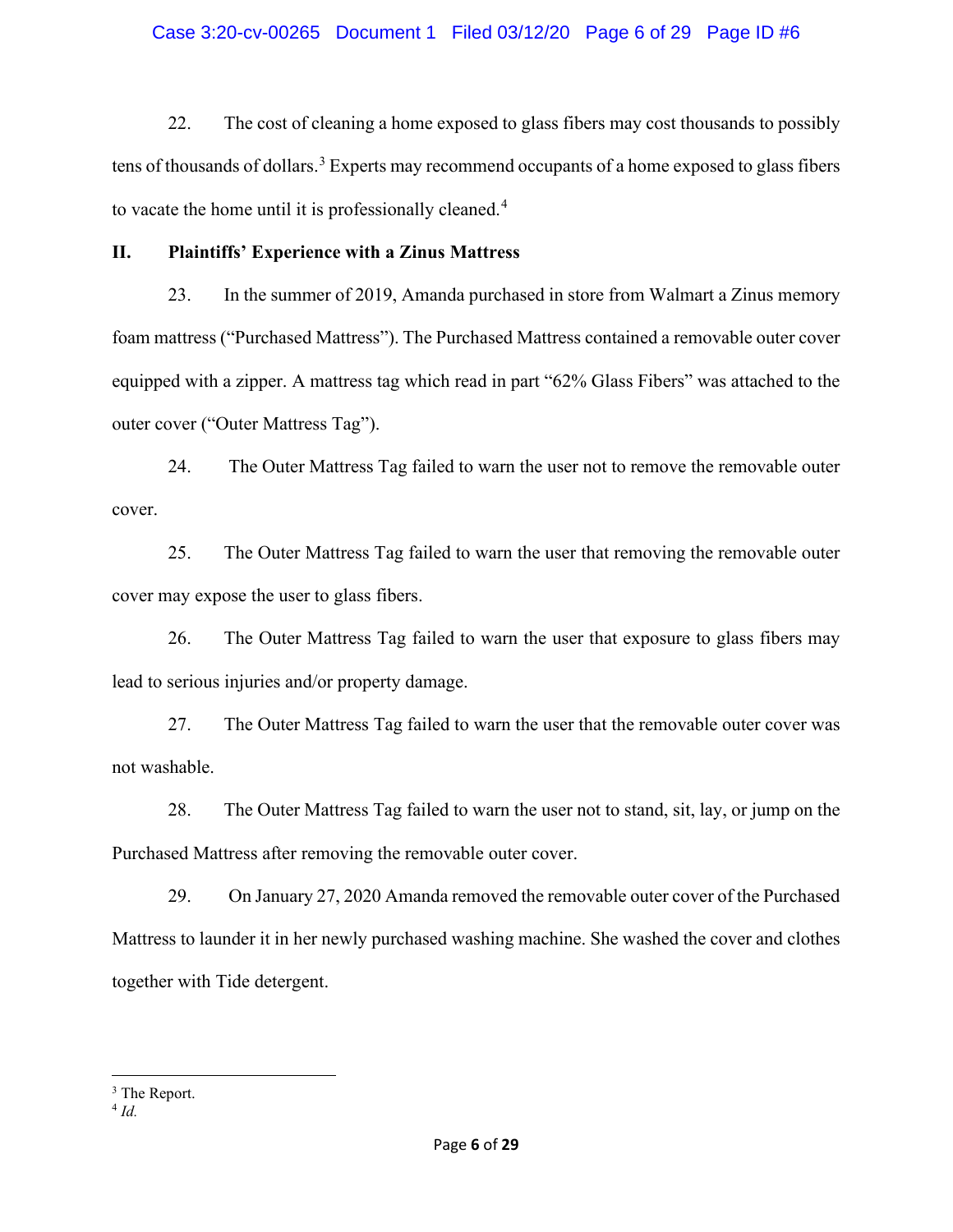#### Case 3:20-cv-00265 Document 1 Filed 03/12/20 Page 7 of 29 Page ID #7

30. While Amanda washed the removable cover, her and Robert's two young sons had fun jumping on the Purchased Mattress which was in one of her young son's bedrooms.

31. Once Amanda finished washing the cover, she draped it over her couch for it to air dry underneath a ceiling fan.

32. After the removable cover finished drying, Amanda zipped the cover back onto the Purchased Mattress.

33. Around 3 A.M. on January 28, 2020, Robert awoke to go to work and immediately noticed his skin was very irritated and extremely itchy. After arriving at work, Robert was in such pain and discomfort that he requested off. To date, Robert has not been back to work.

34. At some point on January 28, 2020, Robert discovered his whole body was covered with little, hard-to-see shards of glass.

35. At some point on January 28, 2020, Amanda and Robert's two boys began to scream and cry hysterically because their whole bodies itched. Amanda and Robert quickly noticed their children and Amanda's bodies were also covered with little, hard-to-see shards of glass.

36. Amanda and Robert began noticing their home was blanketed with the same little shards of glass. Tiny shards of glass were embedded in all parts of their home, both inside and out, including their clothes, bedding, towels, appliances, carpet, tile, walls, tools, electronics, and inside their cars.

37. After some research, Amanda and Robert discovered the Purchased Mattress was the source of the shards of glass, also known as glass fibers. Upon their discovery, Amanda immediately moved the Purchased Mattress from inside their home to the outdoors.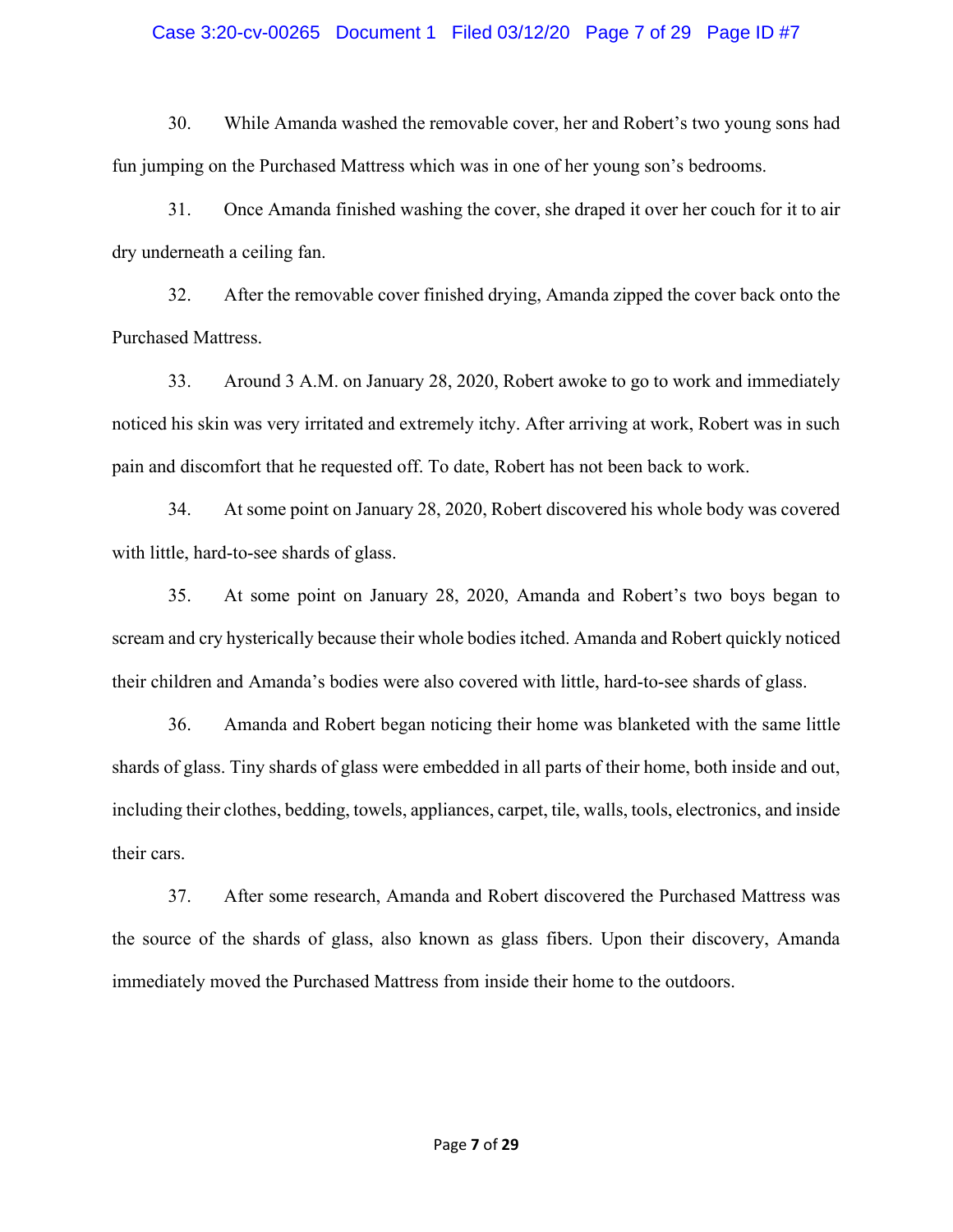## **III. Injuries**

38. The glass fibers from the Purchased Mattress caused extreme pain and suffering to Plaintiffs' family by cutting the skin of each family member causing dermatitis. Robert had several shards of glass fibers surgically removed from the back of his neck. At this time the severity of Plaintiffs' and their children's injuries are unknown because it is likely each family member inhaled significant amounts of glass fibers.

## **IV. Property Damage**

39. The glass fibers from the Purchased Mattress caused significant and potentially irreversible damage to Plaintiffs' home and personal property. Since early February 2020, Plaintiffs and their family have resided at a hotel because they are unable to return to their home due to glass fiber contamination.

# **V. Zinus Knew of the Defects for at Least Eight Months but Failed to Adequately Warn or Notify Consumers.**

40. Over eight months ago, a consumer posted a direct message entitled, "Can I wash my Zinus mattress cover?" to Zinus's website.<sup>[5](#page-7-0)</sup> Zinus responded by stating the following: "Our mattresses are self-contained wonder delivery systems! Removing the mattress cover could jeopardize that system. The mattress cover isn't washable, and removing it could inhibit the fire safety barrier, so please always leave the cover on."<sup>[6](#page-7-1)</sup>

41. The above "warning" fails to mention terms like fiberglass, glass fibers, or contains glass. The above "warning" fails to mention the potential consequences which may occur if the removable outer cover is removed. The above "warning" fails to explain that "removing [the cover]

<span id="page-7-0"></span><sup>5</sup> Zinus, *Can I wash my Zinus mattress cover?*, https://support.zinus.com/hc/en-us/articles/360000223232-Can-Iwash-my-Zinus-mattress-cover- (last visited March 8, 2020).

<span id="page-7-1"></span><sup>6</sup> *Id.*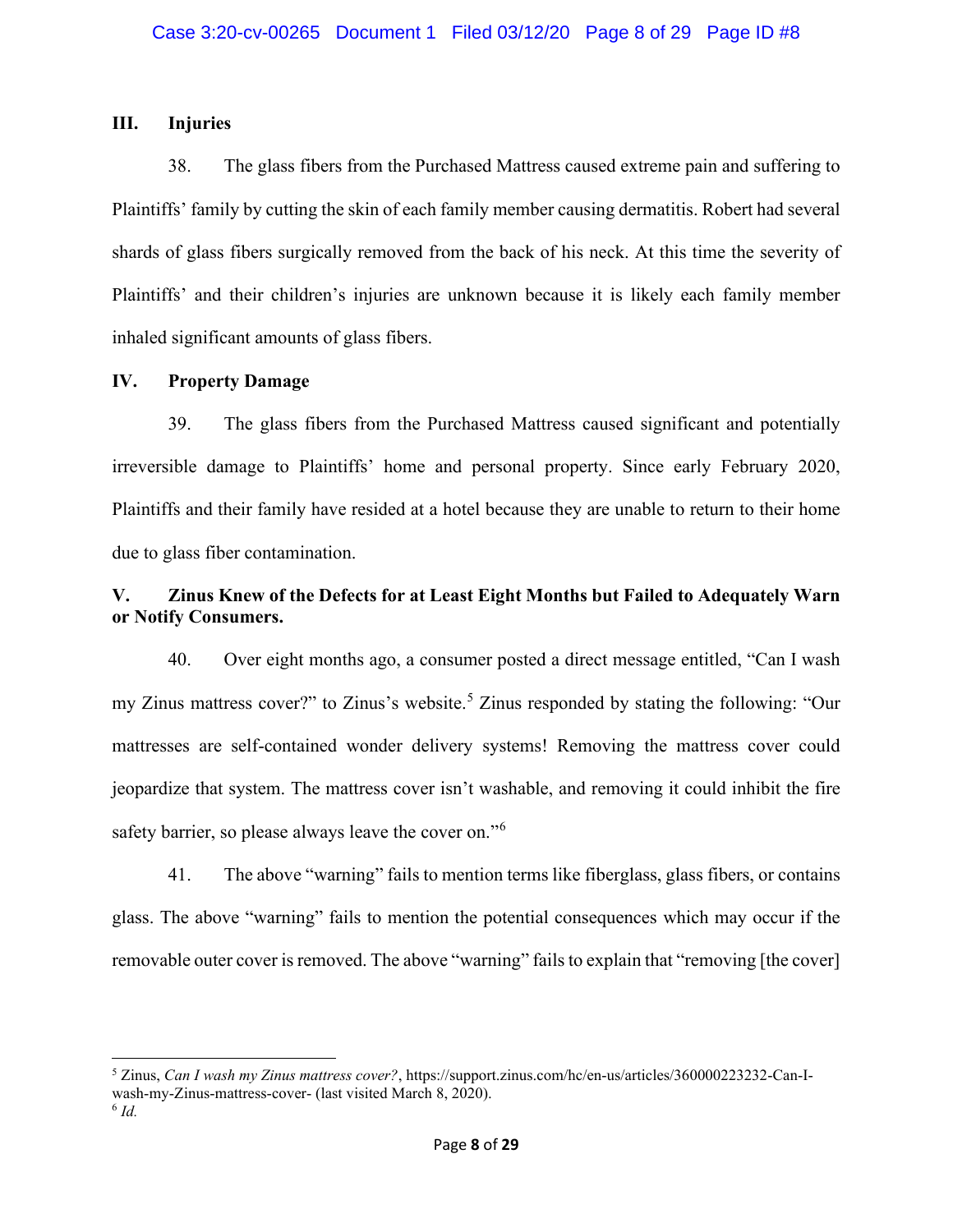## Case 3:20-cv-00265 Document 1 Filed 03/12/20 Page 9 of 29 Page ID #9

could inhibit the fire safety barrier" which then may cause thousands of glass fibers to release from the mattress potentially resulting in serious injuries and property damage.

#### **DAMAGES**

42. The Defects and Zinus's conduct to misrepresent and conceal them caused damage to Plaintiffs and the Class in at least three ways, as alleged in detail below. First, members of the Class would not have purchased the Affected Mattresses at all, or would have paid less for them, had the Defects been disclosed to them. Each of these injuries has already occurred. None of the injuries requires any Class members' mattress to release glass fibers. Second, members of the class personally injured by the glass fibers contained within the Affected Mattresses. And third, members of the class who suffered property damage from the glass fibers contained within the Affected Mattresses.

## **CLASS ACTION ALLEGATIONS**

43. The Classes' claims all derive directly from a single course of conduct by Zinus and the Defendant Retailers. Zinus and the Defendant Retailers have engaged in uniform conduct toward the class members. They did not differentiate, in degree of care or candor, their actions or inactions, or in the content of their statements or omissions among individual Class members. The operative facts on these subjects are the same for all Class members. The same legal standards govern each Claim for Relief asserted by the respective Classes. Additionally, the state law claims (fraud, unjust enrichment, breach of implied warranty, strict liability, negligence, and gross negligence) share the same legal standards and elements of proof across states, thus facilitating the certification of a National Class.

44. Accordingly, Plaintiffs bring this lawsuit as a class action on their own behalf and on behalf of all other persons similarly situated as members of the proposed Classes pursuant to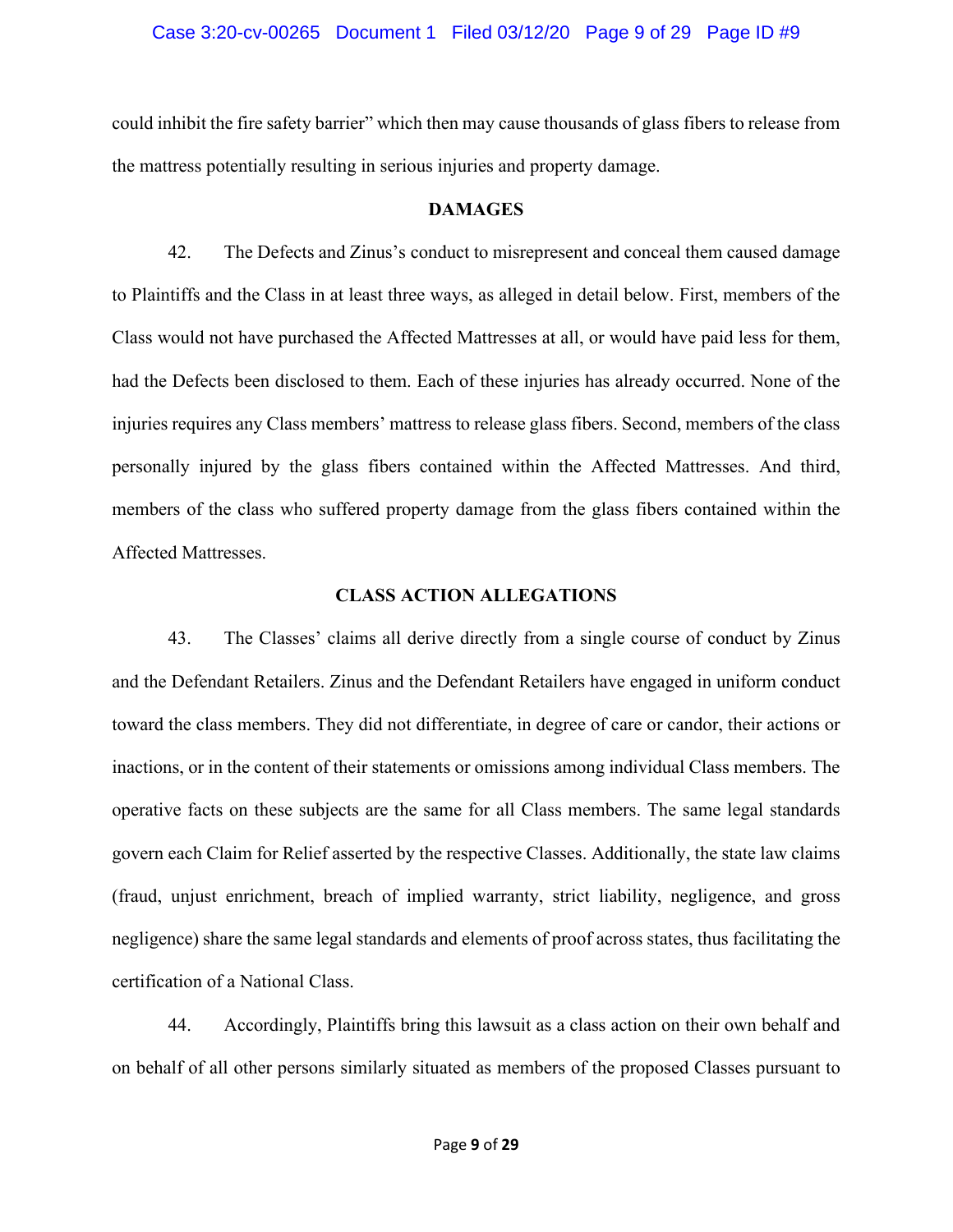Federal Rules of Civil Procedure 23(a) and (b)(3) and/or (b)(2) and/or (c)(4). This action satisfies the numerosity, commonality, typicality, adequacy, predominance, and superiority requirements of those provisions.

# **I. The Nationwide Consumer Class**

45. Plaintiffs bring this action and seek to certify and maintain it as a class action under

Rules 23(a); (b)(1) and/or (b)(2); and (b)(3) of the Federal Rules of Civil Procedure on

their own behalves and on behalf of a **Nationwide Class** defined as follows:

All persons who purchased an Affected Mattress in the United States, which was manufactured by Zinus and contained glass fibers.

# **II. The Nationwide Adult Personal Injury Class**

46. Plaintiffs bring this action and seek to certify and maintain it as a class action under

Rules 23(a); (b)(1) and/or (b)(2); and (b)(3) of the Federal Rules of Civil Procedure on their own

behalves and on behalf of a **Nationwide Class** defined as follows:

All adults in the United States injured by glass fibers from an Affected Mattress, which was manufactured by Zinus and contained glass fibers.

# **III. The Nationwide Minor Personal Injury Class**

47. Plaintiffs bring this action and seek to certify and maintain it as a class action under

Rules 23(a); (b)(1) and/or (b)(2); and (b)(3) of the Federal Rules of Civil Procedure on their own

behalves and on behalf of a **Nationwide Class** defined as follows:

All minors in the United States injured by glass fibers from an Affected Mattress, which was manufactured by Zinus and contained glass fibers.

# **IV. The Nationwide Personal Property Damage Class**

48. Plaintiffs bring this action and seek to certify and maintain it as a class action under

Rules 23(a); (b)(1) and/or (b)(2); and (b)(3) of the Federal Rules of Civil Procedure on their own

behalves and on behalf of a **Nationwide Class** defined as follows: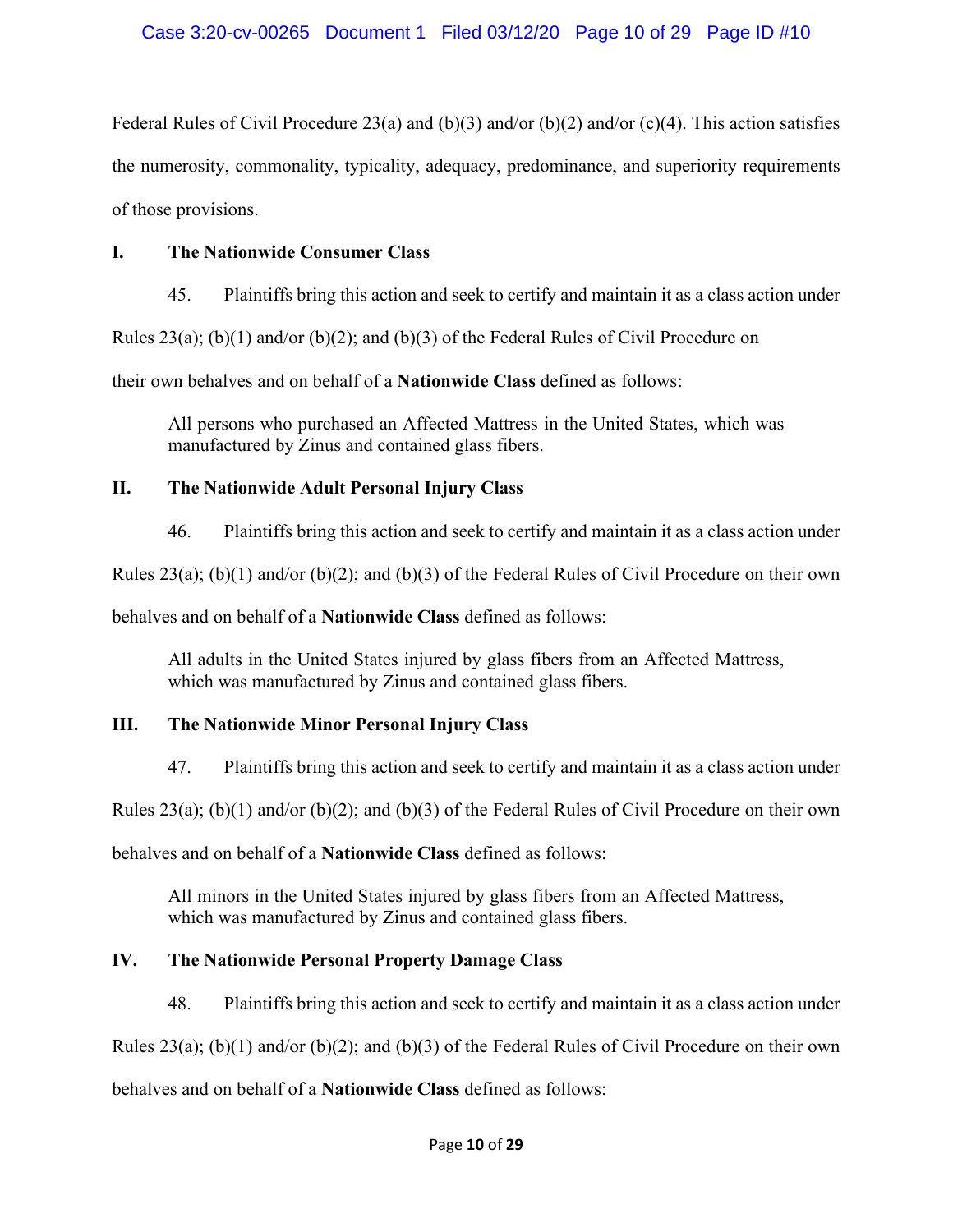All persons in the United States who suffered personal property damage from glass fibers from an Affected Mattress, which was manufactured by Zinus and contained glass fibers.

## **V. The Nationwide Real Estate Property Damage Class**

49. Plaintiffs bring this action and seek to certify and maintain it as a class action under Rules 23(a); (b)(1) and/or (b)(2); and (b)(3) of the Federal Rules of Civil Procedure on their own behalves and on behalf of a **Nationwide Class** defined as follows:

All persons in the United States who suffered real estate property damage from glass fibers from an Affected Mattress, which was manufactured by Zinus and contained glass fibers.

50. The Nationwide Class and their members are sometimes referred to herein as the "Class" or "Classes."

51. Excluded from the Classes are Zinus; any affiliate, parent, or subsidiary of Zinus; any entity in which Zinus has a controlling interest; any officer, director, or employee of Zinus; any successor or assign of Zinus; Amazon; any affiliate, parent, or subsidiary of Amazon; any entity in which Amazon has a controlling interest; any officer, director, or employee of Amazon; any successor or assign of Amazon; eBay; any affiliate, parent, or subsidiary of eBay; any entity in which eBay has a controlling interest; any officer, director, or employee of eBay; any successor or assign of eBay; Target; any affiliate, parent, or subsidiary of Target; any entity in which Target has a controlling interest; any officer, director, or employee of Target; any successor or assign of Target; Walmart; any affiliate, parent, or subsidiary of Walmart; any entity in which Walmart has a controlling interest; any officer, director, or employee of Walmart; any successor or assign of Walmart; Wayfair; any affiliate, parent, or subsidiary of Wayfair; any entity in which Wayfair has a controlling interest; any officer, director, or employee of Wayfair; any successor or assign of Wayfair; counsel for the Plaintiffs or anyone employed by counsel for Plaintiffs in this action and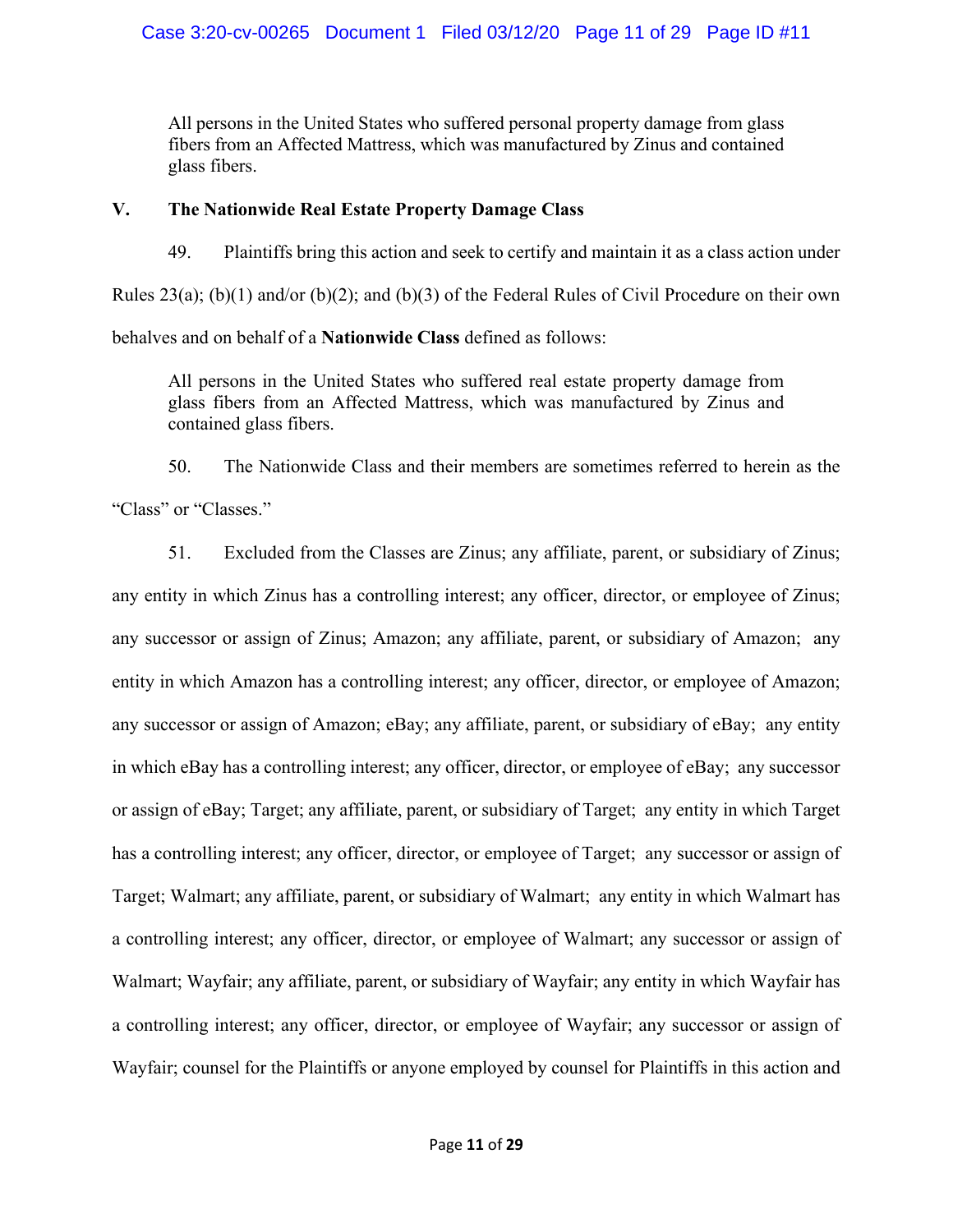## Case 3:20-cv-00265 Document 1 Filed 03/12/20 Page 12 of 29 Page ID #12

their immediate families; any Judge to whom this case is assigned and his or her immediate family and staff.

52. This action has been brought and may properly be maintained on behalf of Classes proposed above under Federal Rule of Civil Procedure Rule 23.

53. **Numerosity.** This action satisfies the requirements of Fed. R. Civ. P. 23(a)(1). Upon information and belief, there are thousands of Affected Mattresses nationwide and thousands of Affected Mattresses in each of the States. Individual joinder of all Class members is impracticable.

54. Each of the Classes is ascertainable because its members can be readily identified using registration records, sales records, production records, and other information kept by Defendants or third parties in the usual course of business and within their custody or control. Plaintiffs anticipate providing appropriate notice to each certified Class in compliance with Fed. R. Civ. P.  $23(c)(1)(2)(A)$  and/or (B), to be approved by the Court after class certification, or pursuant to court order under Fed. R. Civ. P. 23(d).

55. **Existence of common questions.** Common questions of law and fact exist as to all members of the Class and predominate over questions affecting only individual Class members, as is required by Fed. R. Civ. P.  $23(a)(2)$ . These common questions include:

- a. Whether the zipper on the outer cover constitutes a defect in Affected Mattresses.
- b. Whether the zipper on the outer cover constitutes a safety-related defect in Affected Mattresses.
- c. Whether the Affected Mattresses' vulnerability to releasing glass fibers constitutes a defect in the mattress system.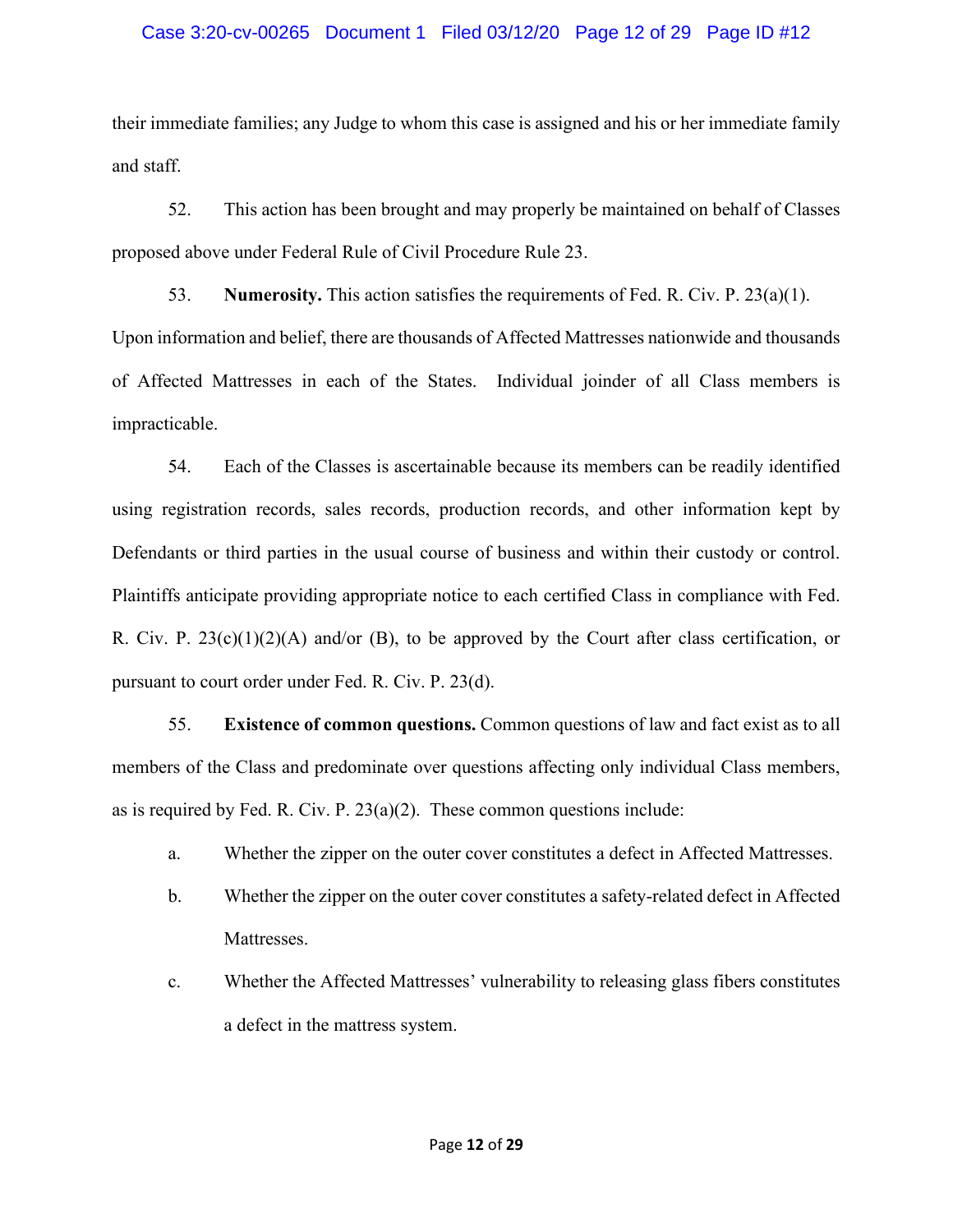- d. Whether the Affected Mattresses' vulnerability to releasing glass fibers constitutes a safety-related defect in the mattress system.
- e. Whether the Affected Mattresses' attached tags are inadequate to sufficiently warn the user of associated dangers.
- f. Whether the Defects constitutes material facts that consumers might consider in making their purchasing decisions.
- g. Whether Defendants fraudulently concealed these Defects.
- h. Whether Defendants fraudulently concealed other defects.
- i. Whether Defendants misrepresented that the Affected Mattresses were safe.
- j. Whether Defendants engaged in unfair, deceptive, unlawful and/or fraudulent acts or practices in trade or commerce by failing to disclose the Defects.
- k. Whether the Defendants violated consumer protection statutes, and if so, what remedies are available.
- l. Whether the Affected Mattresses were unfit for the ordinary purposes for which they were used, in violation of the implied warranty of merchantability.
- m. The scope of any implied warranties applicable to the Affected Mattresses.
- n. Whether Defendants violated the implied warranties applicable to the Affected Mattresses.
- o. Whether Defendants be declared responsible for notifying all Class members of the Defects.
- p. Whether Defendants are liable under various theories of state liability.
- q. Whether Defendants are liable to the Class for damages and/or penalties as a result of their knowledge, conduct, action, or inaction; and.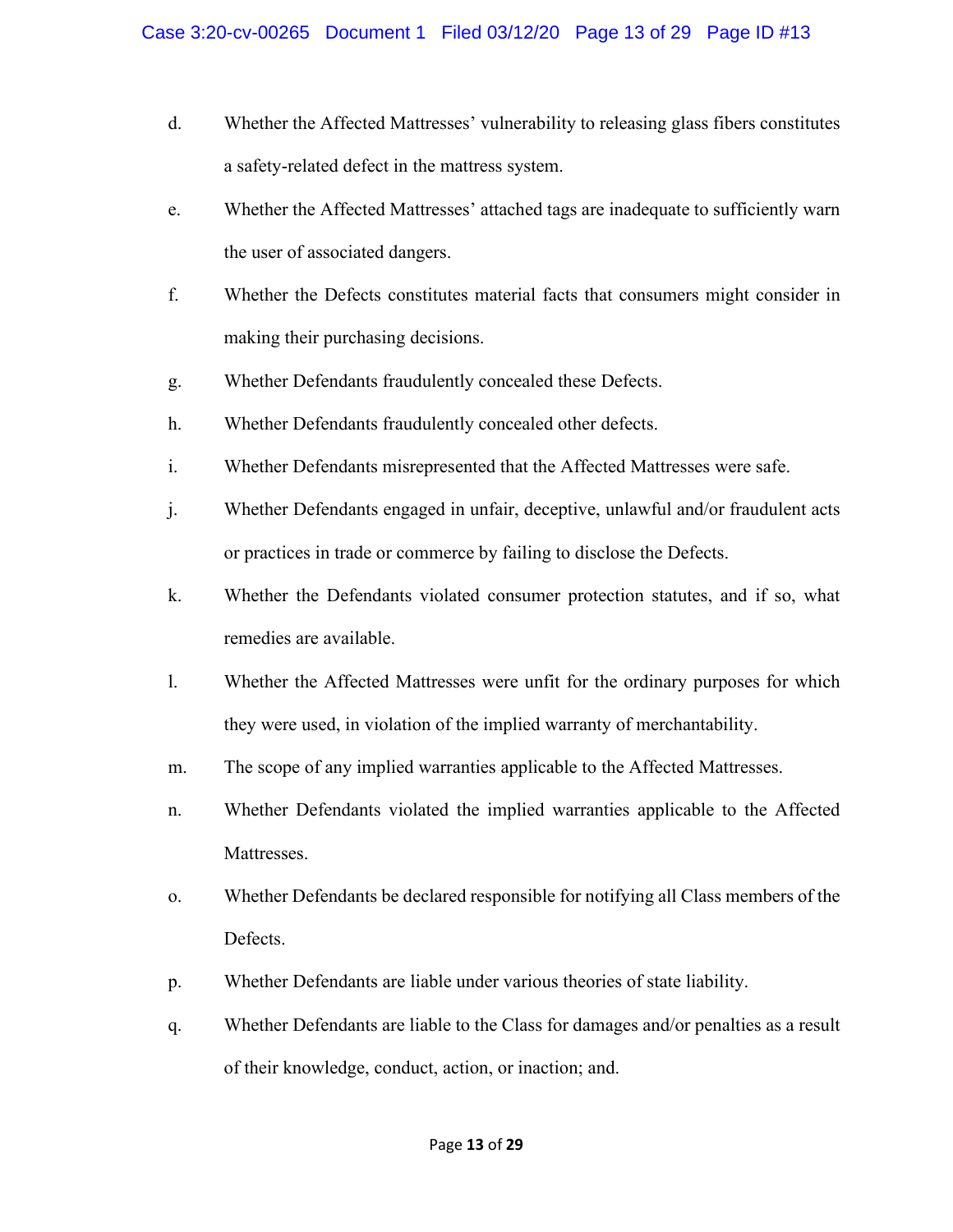- r. Whether Plaintiffs and the other Class members are entitled to equitable relief, including, but not limited to, restitution or preliminary and/ or permanent injunction.
- 56. **Typicality.** Plaintiffs' claims are typical of the claims of the Class,claims of the Class, Fed. R. Civ.P.  $23(a)(3)$ , because, among other things, Plaintiffs purchased Affected Mattresses that contain the same Defects found in all other Affected Mattresses.
- 57. **Adequacy.** Plaintiffs are adequate representatives of the Class because their interests do not conflict with the interests of the members of the Class they seek to represent and are capable and willing to participate in this litigation. Plaintiffs have retained counsel competent and experienced in complex class action litigation, and Plaintiffs intend to prosecute this action vigorously. The interests of members of the Class will be fairly and adequately protected by Plaintiffs and their counsel. As such, they meet the requirements of Fed. R. Civ. P. 23(a)(4).
- 58. **Declaratory and Injunctive Relief.** Federal Rule of Civil Procedure 23(b)(2): Defendants have acted or refused to act on grounds generally applicable to Plaintiffs and the other members of the Classes, thereby making appropriate final injunctive relief and declaratory relief, as described below, with respect to the Class as a whole.
- 59. **Predominance and Superiority.** The class action is superior to other available means for the fair and efficient adjudication of this dispute. The common questions listed in paragraph 54, above, are the central legal and factual issues in the litigation. The injuries suffered by each Class member, while meaningful on an individual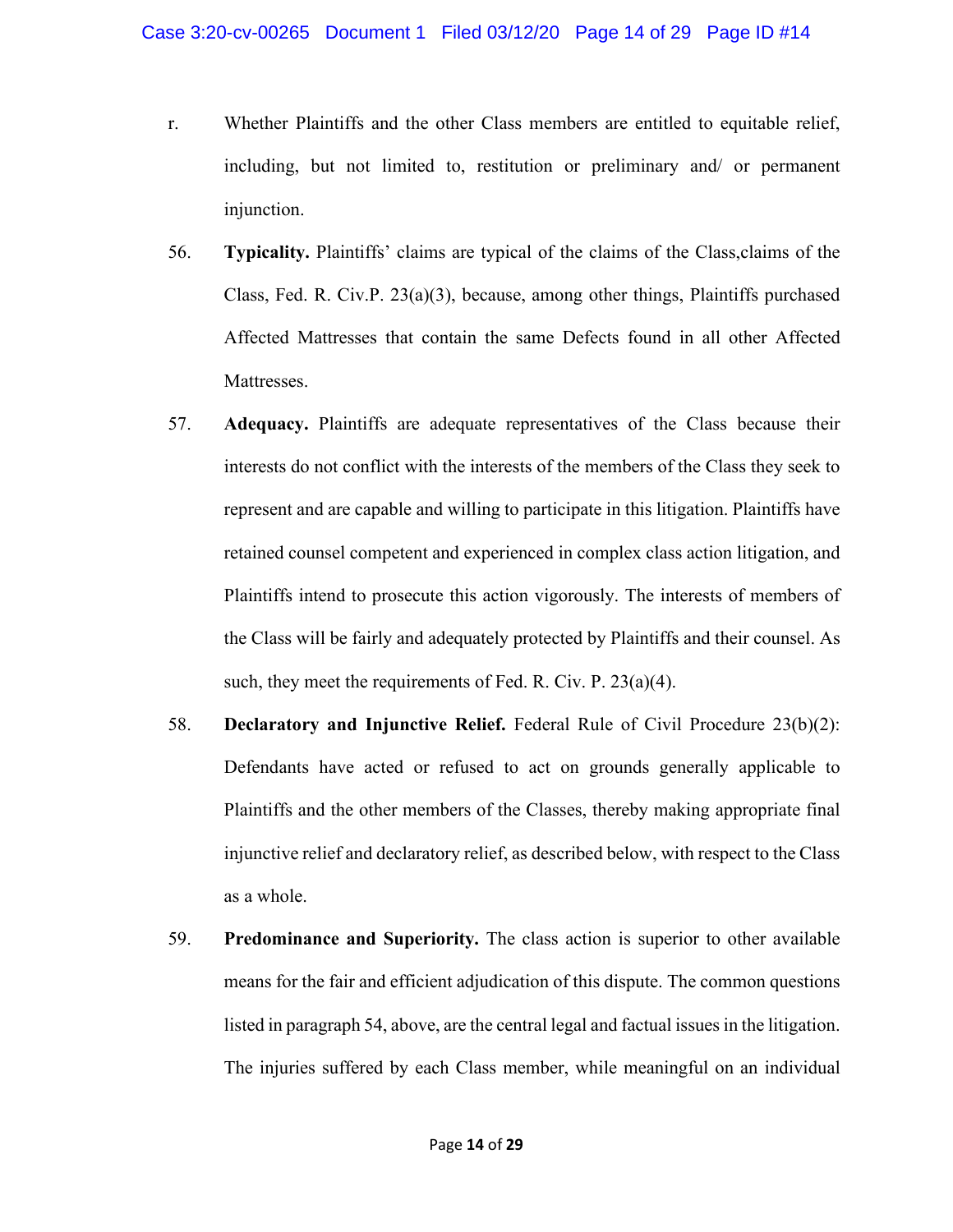basis, are not of such magnitude as to make the prosecution of individual actions against Defendants economically feasible. Even if Class members themselves could afford such individualized litigation, the court system could not. In addition to the burden and expense of managing many actions arising from the Defects, individualized litigation presents a potential for inconsistent or contradictory judgments. Individualized litigation would increase the delay and expense to all parties and the court system. By contrast, the class action device presents far fewer management difficulties and provides the benefits of unitary adjudication, economy of scale, and comprehensive supervision by a single court.

- 60. In the alternative, the Class may be certified because:
- a. The prosecution of separate actions by the individual members of the Class would create a risk of inconsistent or varying adjudication with respect to individual Class members which would establish incompatible standards of conduct for Defendants; and/or
- b. The prosecution of separate actions by individual Class members would create a risk of adjudications which would, as a practical matter, be dispositive of the interests of other Class members not parties to the adjudications, or substantially impair or impede their ability to protect their interests.

## **CLAIMS FOR RELIEF**

## **I. Claims Against All Defendants**

**COUNT ONE Violation of Magnuson-Moss Warranty Act (15 U.S.C.** § **2301,** *et seq***.)**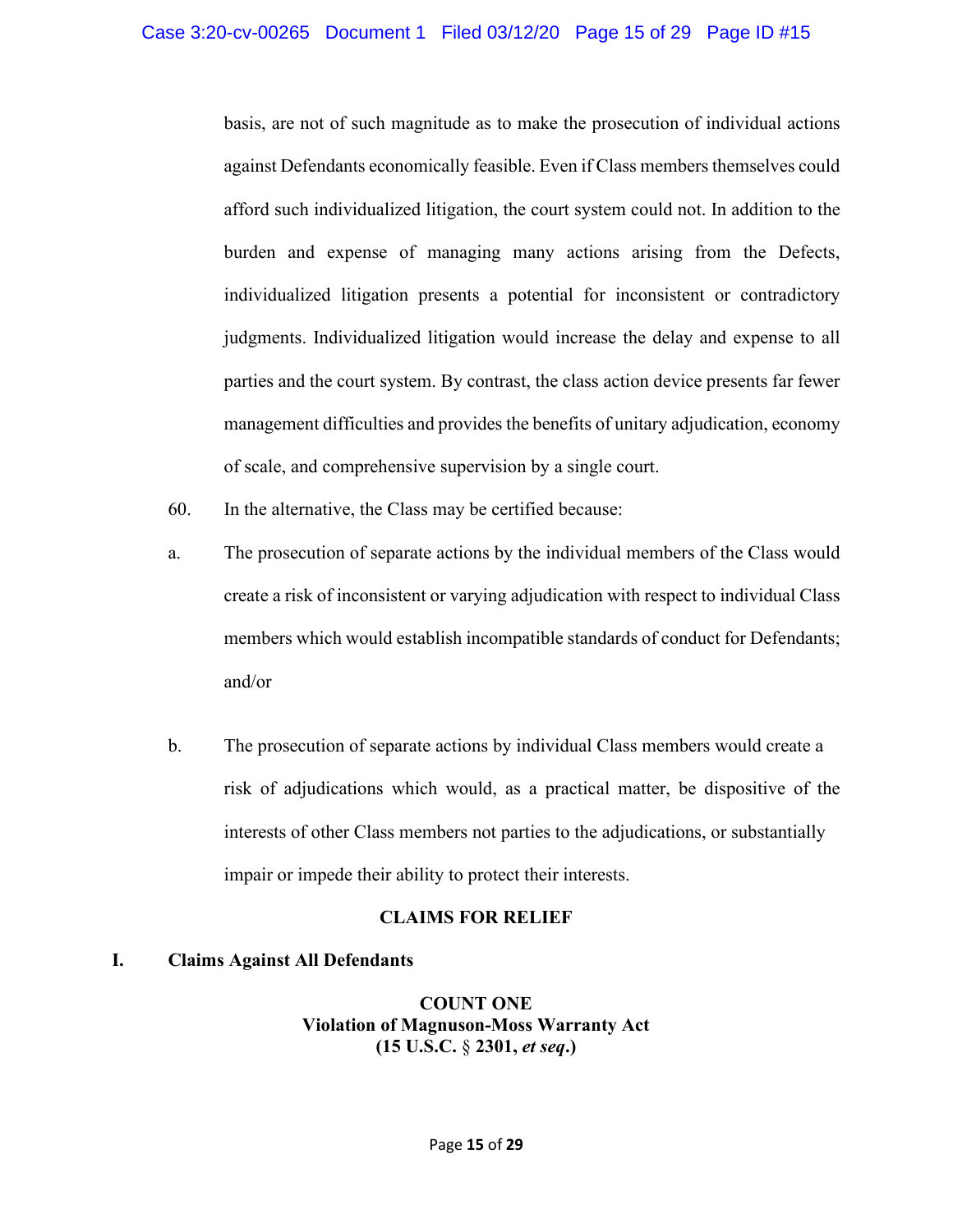#### Case 3:20-cv-00265 Document 1 Filed 03/12/20 Page 16 of 29 Page ID #16

61. Plaintiffs reallege and incorporate by reference all paragraphs as though fully set forth herein.

62. The Class Plaintiffs bring this Count against Defendants on behalf of members of the Nationwide Class.

63. The Affected Mattresses are "consumer products" within the meaning of the Magnuson-Moss Warranty Act, 15 U.S.C. § 2301(1).

64. Plaintiffs and the Class members are the buyers of the Affected Mattresses. They are therefore "consumers" within the meaning of the Magnuson-Moss Warranty Act, 15 U.S.C. §  $2301(1)$ .

65. Defendants are each a "supplier" and/or "warrantor" within the meaning of the Magnuson-Moss Warranty Act. 15 U.S.C. § 2301(4)-(5). Defendants are engaged in the business of making consumer products directly or indirectly available to consumers and are obligated under an implied warranty to the Plaintiffs and Class members.

66. 15 U.S.C. § 2310(d)(1) provides a cause of action for any consumer who is damaged by the failure of a supplier or warrantor to comply with a written or implied warranty.

67. Defendants owe the Plaintiffs and other Class members an implied warranty of merchantability in connection with the purchase of their mattresses. As part of the implied warranty of merchantability, Defendants warrant that the Affected Mattresses are fit for their ordinary purpose as mattresses in safe condition and substantially free from defects.

68. As described in more detail above Defendants breached those implied warranties and are therefore liable to Plaintiffs and the Class pursuant to 15 U.S.C. § 2310(d)(1). Without limitation, the Affected Mattresses share the Defects. These design defects make the Affected Mattresses unsafe by potentially exposing the user to dangerous class fibers.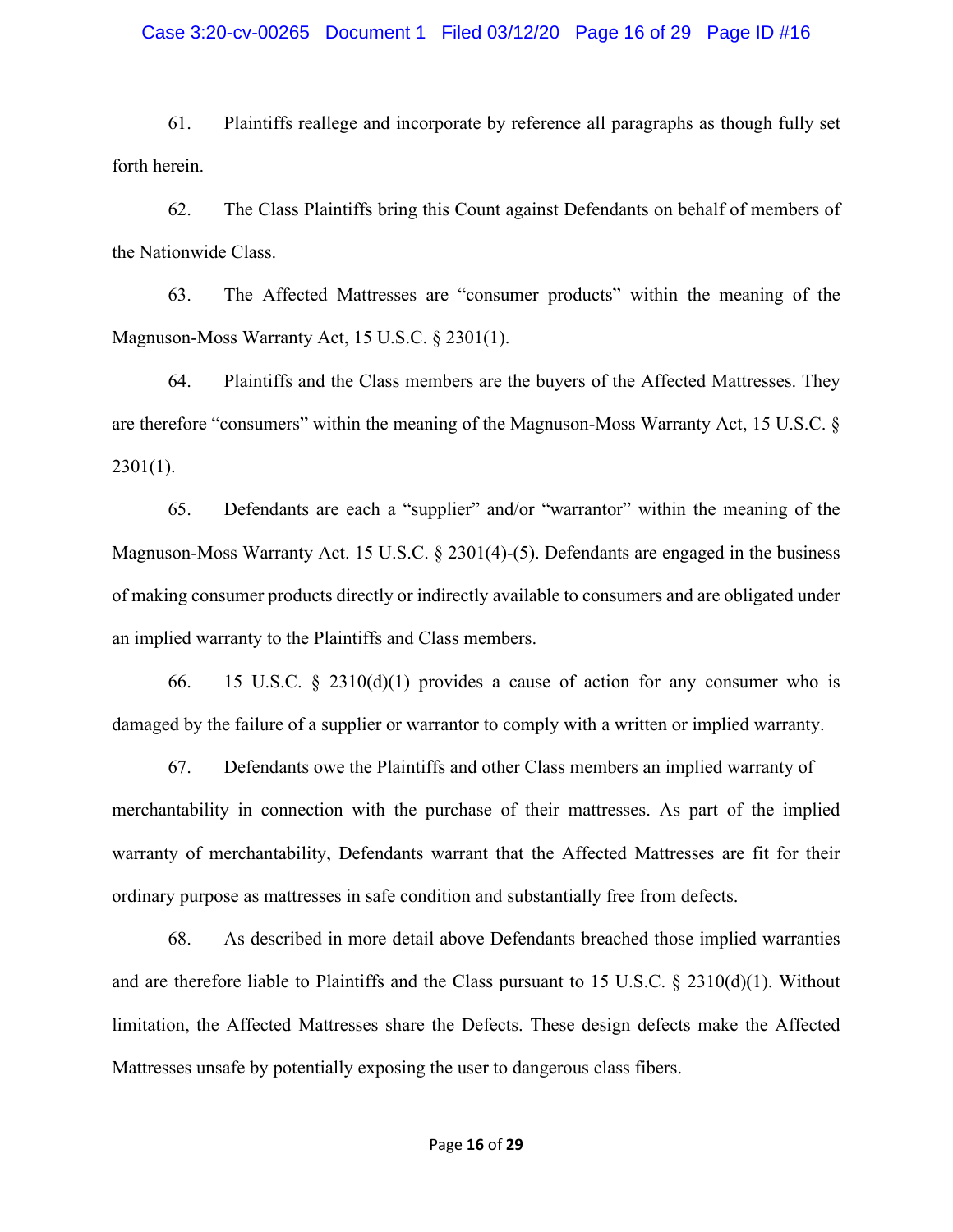#### Case 3:20-cv-00265 Document 1 Filed 03/12/20 Page 17 of 29 Page ID #17

69. Any efforts by Defendants to limit the implied warranties in a manner that would exclude coverage of the Affected Mattresses is unconscionable, and any such effort to disclaim or otherwise limit liability for the Affected Mattresses is null and void.

70. Any limitations on the warranties are procedurally unconscionable. There was unequal bargaining power between Defendants, on one hand, and Plaintiffs and the other Class members, on the other.

71. Plaintiffs and each the other Class members have had sufficient direct dealings with either Defendants or their agents to establish privity of contract.

72. Plaintiffs and each of the Class members are intended third-party beneficiaries of contracts between Zinus and the Defendants Retailers.

73. Plaintiffs and the Class members were not required to give notice to Defendants or to afford Defendants an opportunity to cure their breaches of the implied warranties. Defendants had actual knowledge, or should have known, or were reckless in not knowing, of the Defects, but Defendants nonetheless failed to correct the Defects prior to the filing of Plaintiffs' Class Action Complaint, thus making formal pre-suit notice unnecessary and futile. Even if notice were deemed to be required, Plaintiffs may proceed prior to affording Defendants a reasonable opportunity to cure their breaches because class plaintiffs would not be obligated to provide notice and opportunity to cure until the Court determines their representative capacity pursuant to Rule 23 of the Federal Rules of Civil Procedure. 15 U.S.C. § 2310(e).

74. The amount in controversy of Plaintiffs' individual claims meets or exceeds the sum of \$25. The amount in controversy of this action exceeds the sum of \$50,000, exclusive of interest and costs, computed based on all claims to be determined in this lawsuit.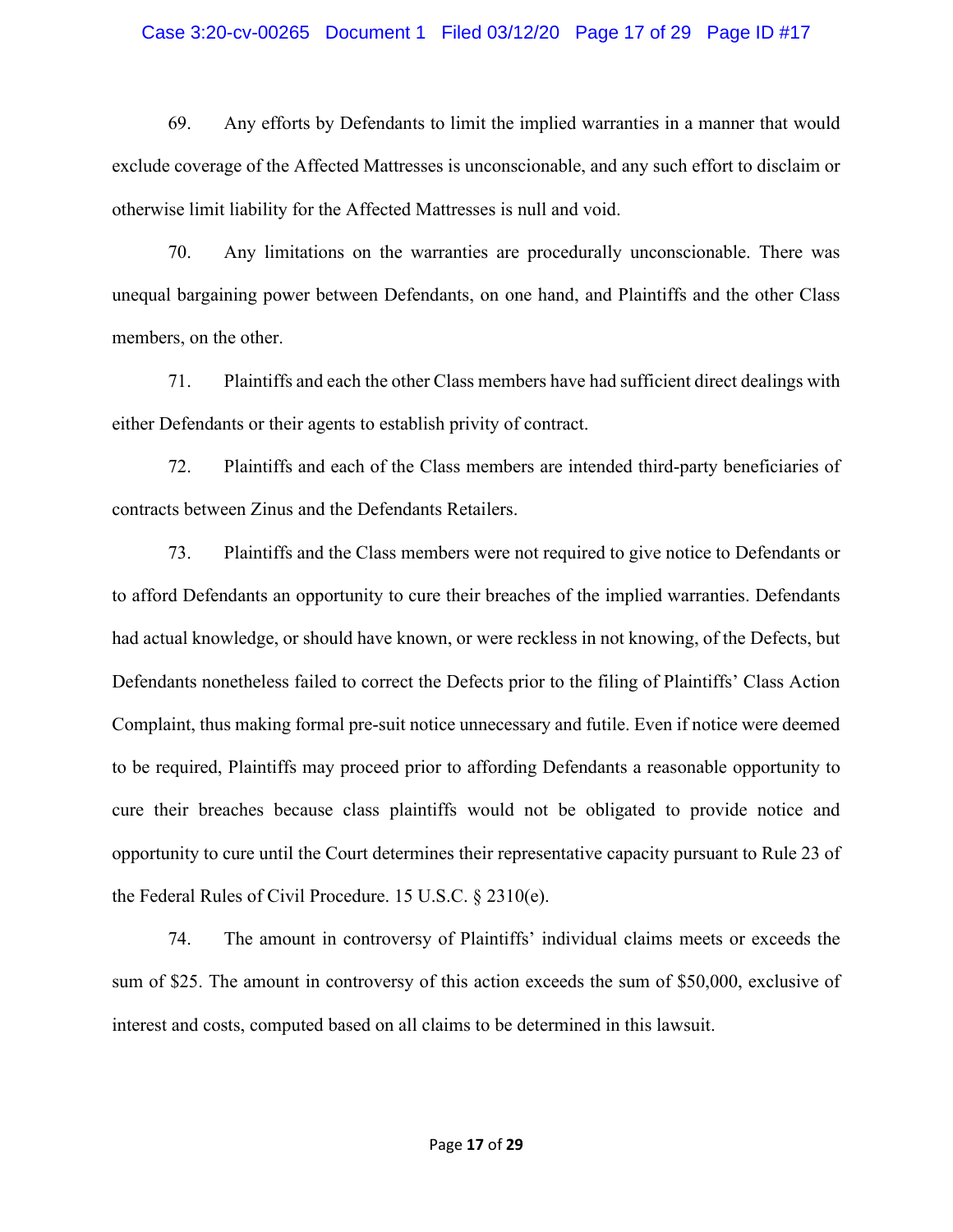#### Case 3:20-cv-00265 Document 1 Filed 03/12/20 Page 18 of 29 Page ID #18

75. Plaintiffs and the Class members seek all damages permitted by law, in an amount to be proven at trial.

76. Plaintiffs and the Class members are also entitled to equitable relief under 15 U.S.C. § 2310(d)(1). Defendants had actual knowledge, or should have known, or were reckless in not knowing, steps taken by Defendants were inadequate to render the Affected Mattresses safe and merchantable. Plaintiffs thus request payment of all fees and costs necessary to repair the Defects. Plaintiffs and other Class members further request re-payment of the out-of-pocket expenses and costs they have incurred in attempting to rectify the Defects.

77. The right of the Plaintiffs and other Class members to recover these expenses as an equitable manner, to put them in the place that they would have been but for Defendants' conduct, presents a common question of law. Equity and fairness require the establishment by Court decree and administration under Court supervision of a program funded by Defendants, using transparent, consistent, and reasonable protocols, under which such claims can be made and paid.

78. Further, based on the Defendants' continuing failures to fix the known dangerous Defects, Plaintiffs and the other Class members seek as equitable relief under 15 U.S.C. §  $2310(d)(1)$ : (a) a declaration that Defendants have not remedied the Defects; and (b) injunctive relief in the form of judicial supervision of a process requiring Defendants to fully repair the Defects or to refund to Class members the purchase prices of their Affected Mattresses.

## **COUNT TWO Fraudulent Concealment/Fraudulent Omission**

79. Plaintiffs re-allege and incorporate by reference all paragraphs as though fully set forth herein.

80. Plaintiffs bring this claim on behalf of the Nationwide Class against Defendants under the common law of fraudulent concealment and/or fraudulent omission, as there are no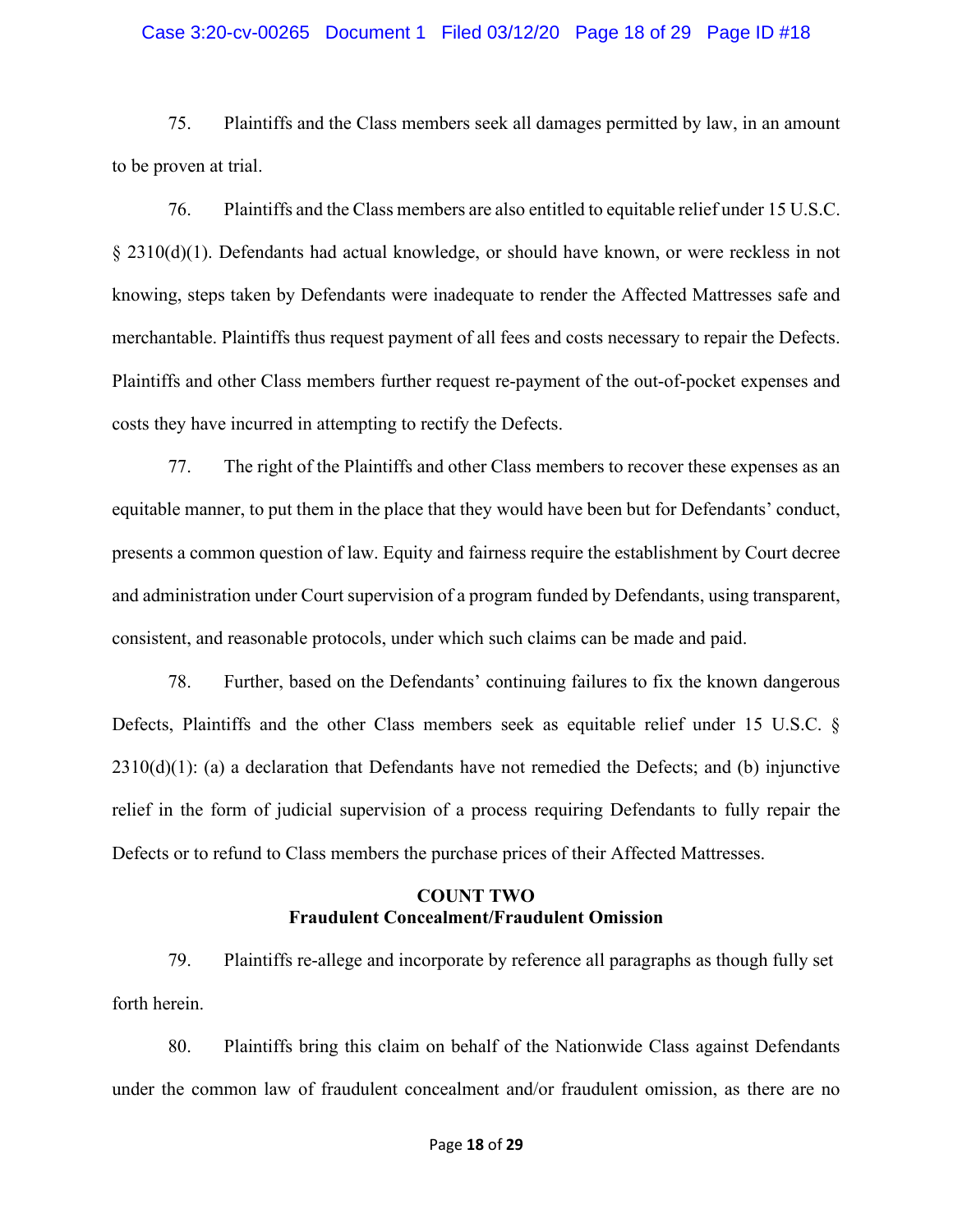#### Case 3:20-cv-00265 Document 1 Filed 03/12/20 Page 19 of 29 Page ID #19

material conflicts among various states' causes of action for fraudulent concealment or fraudulent omission as they apply to this case.

81. Defendants knew, or should have known, of the Defects since at least the summer of 2019.

82. For example, in the summer of 2019 through the present, Defendants concealed, suppressed, and failed to disclose material facts related to the Defects in public statements and communications which were designed and intended by Defendants to reach Plaintiffs and the Class members. As described in Paragraphs 39 and 40, Zinus made public statements about their mattresses' outer covers, but omitting any mention of the existence of the Defects, or their nature, extent, or severity.

83. At the time that Defendants concealed and suppressed these material facts, Defendants knew of these material facts and/or upon reasonable inquiry, Defendants would have come to know of these material facts.

84. Defendants made these material omissions with the intention of reaching Plaintiffs and the Class members and influencing Plaintiffs' and the Class members' actions and with the intent that Plaintiffs and Class members rely on Defendants' deception.

85. These omissions involved facts that were material because: (1) they are facts that would be relied on by a reasonable person purchasing or retaining a mattress; (2) they concern the type of information on which consumers would be expected to rely and would likely consider to be important in making a decision to purchase a mattress; and (3) they are of the type that a seller and/or manufacturer knows would be likely to induce a reasonable consumer to act, respond, or substantially change his or her behavior.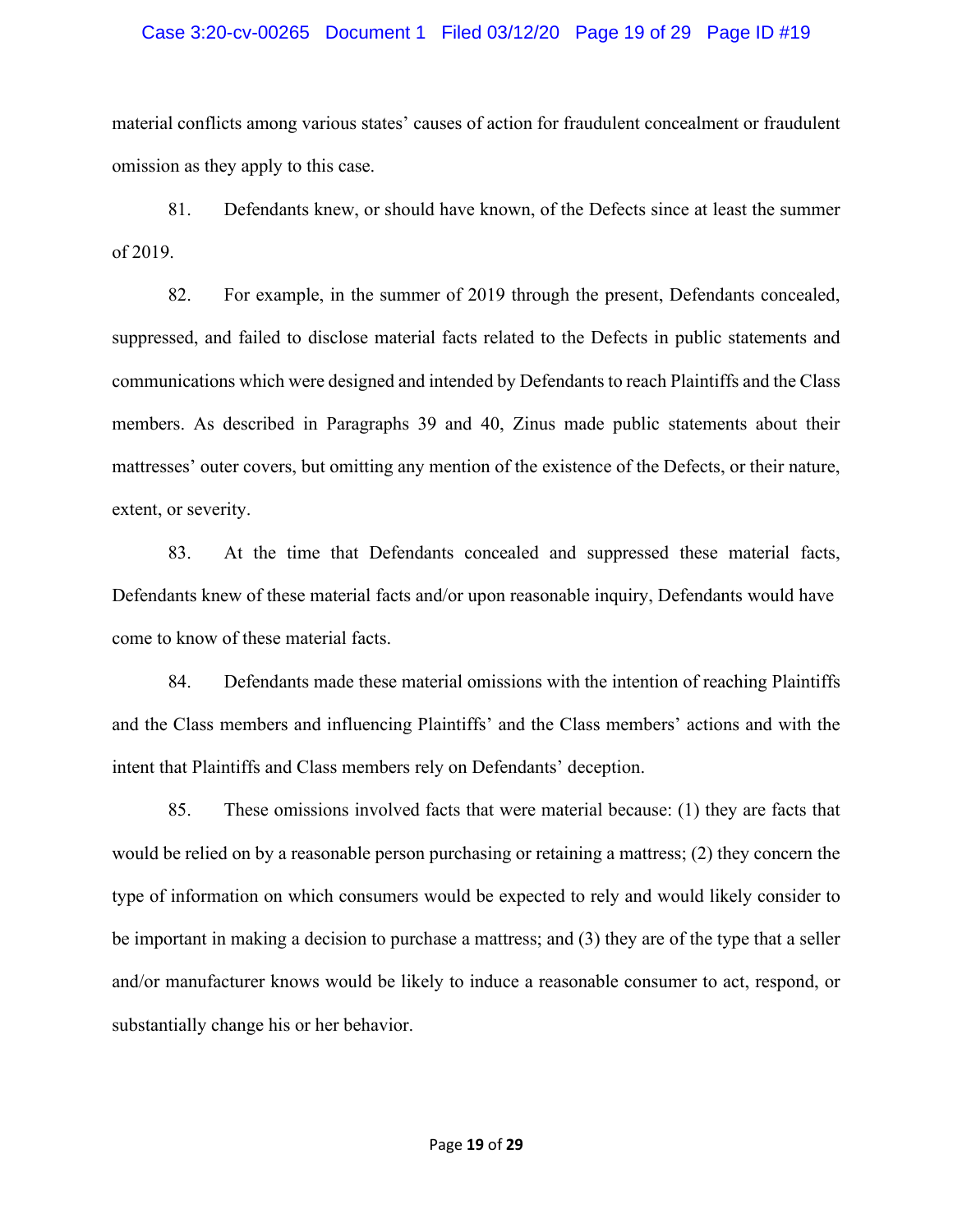#### Case 3:20-cv-00265 Document 1 Filed 03/12/20 Page 20 of 29 Page ID #20

86. These facts are also material because they directly impact the value of the Affected Mattresses that were purchased by Plaintiffs and the Class members. Whether a manufacturer's products are safe and reliable, whether those products contain defects, and whether that manufacturer stands behind its products are material concerns to a consumer. Plaintiffs and Class members trusted Defendants not to sell them mattresses that were defective or that violated federal law governing safety.

87. Defendants concealed and suppressed these material facts to falsely assure purchasers and consumers that their Affected Mattresses were safe, as represented by Defendants and reasonably expected by consumers.

88. Defendants actively concealed and/or suppressed these material facts, in whole or in part, to protect their profits and to avoid recalls that would hurt their brands' images and cost Defendants money. They did so at the expense of Plaintiffs and the Class members.

89. Plaintiffs and the Class were unaware of these omitted material facts. Had they been aware of the Defects in the Affected Mattresses, and the Defendants' disregard for safety, they would not have purchased, would not have paid as much, or would not have retained their Affected Mattresses for as long a period of time. Plaintiffs did not receive the benefit of their bargain as a result of Defendants' fraudulent concealment.

90. Plaintiffs and the Class members relied on and were deceived by Defendants' material omissions in purchasing or retaining their Affected Mattresses.

91. Defendants had a duty to disclose the Defects because:

a. Defendants had exclusive and/or far superior knowledge and access to the facts related to the Defects, and these facts were not: (1) known to Plaintiffs and the Class members; (2) reasonably discoverable by Plaintiffs and the Class members through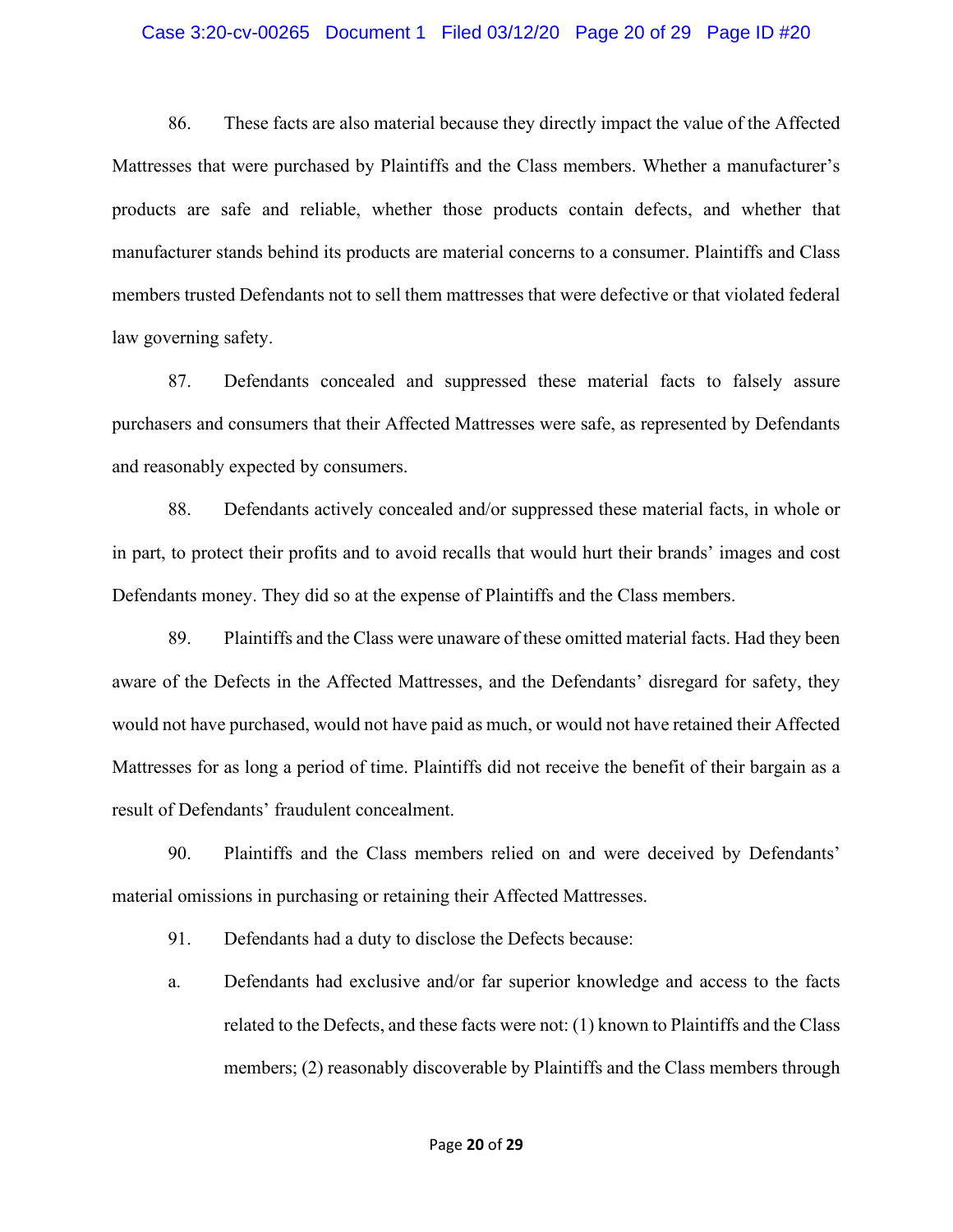## Case 3:20-cv-00265 Document 1 Filed 03/12/20 Page 21 of 29 Page ID #21

ordinary or due diligence; and/or (3) within the fair and reasonable reach of Plaintiffs and the Class members;

- b. Plaintiffs and Class members trusted and placed confidence in Defendants to inform them of technical and safety issues related to the Affected Mattresses, including issues related to glass fibers;
- c. Defendants were in a position of influence and superiority over Plaintiffs and the Class members because Defendants designed, manufactured, and/or sold the Affected Mattresses, and Defendants possessed technical expertise and information that Plaintiffs and the Class members lacked; and,
- d. Defendants made incomplete representations about the safety and reliability of the Affected Mattresses, while purposefully withholding material facts from Plaintiffs and the Class members that contradicted these representations.

92. Because of the concealment and/or suppression of the facts, Plaintiffs and the Class members sustained damages. Accordingly, Defendants are liable to the Class for their damages in an amount to be proven at trial.

93. Defendants' acts were done wantonly, willfully, maliciously, oppressively, deliberately, with intent to defraud, in reckless disregard of Plaintiffs' and the Class's rights and well-being, and with the aim of enriching Defendants. Defendants' conduct, which exhibits the highest degree of reprehensibility, being intentional, continuous, placing others at risk of death and injury, and effecting public safety, warrants an assessment of punitive damages in an amount sufficient to deter such conduct in the future, which amount is to be determined according to proof.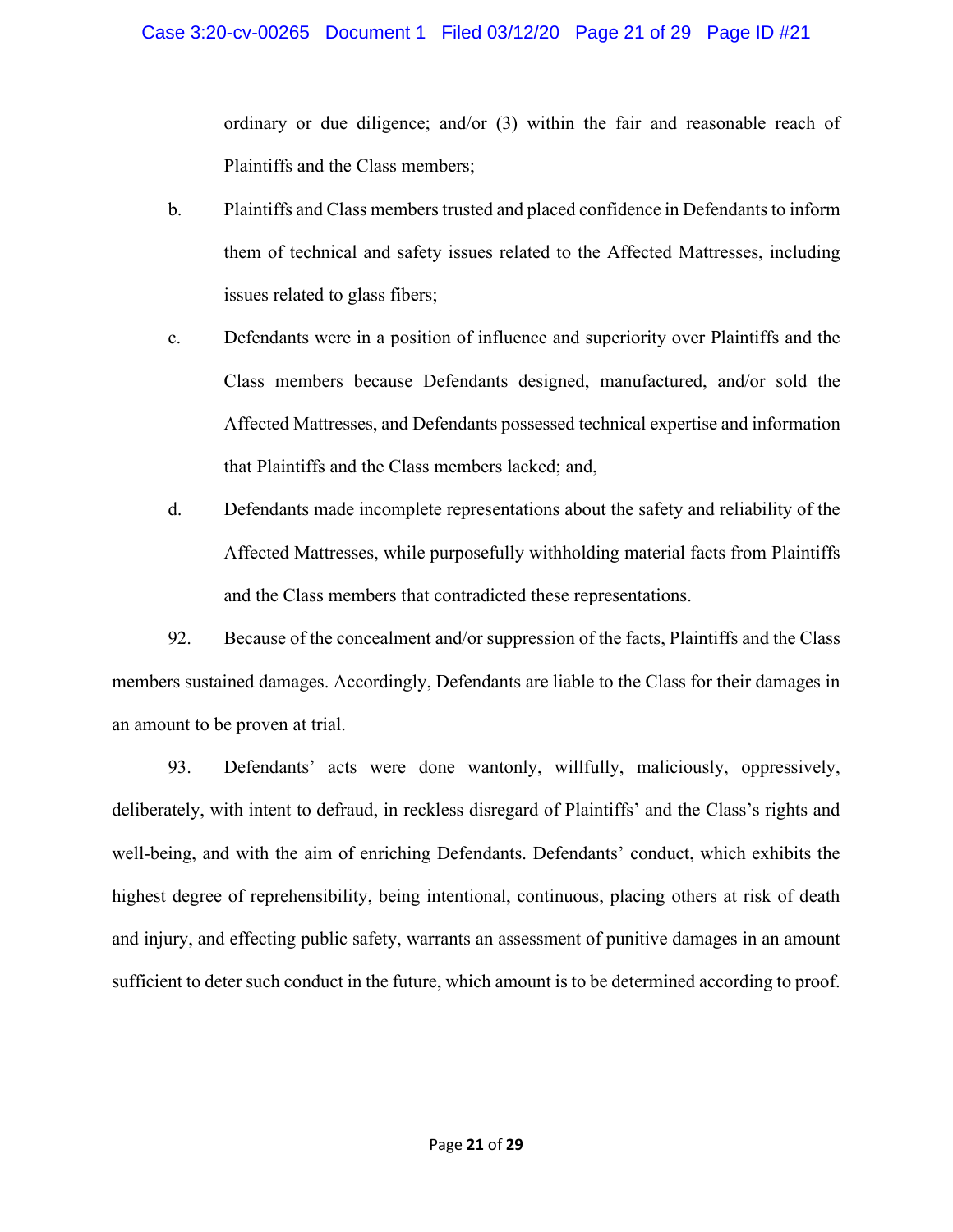## **COUNT THREE Unjust Enrichment**

94. Plaintiffs reallege and incorporate by reference all paragraphs as though fully set forth herein.

95. The Class Plaintiffs bring this Count against Defendants on behalf of members of the Nationwide Class.

96. Plaintiffs and the Class members bring this claim to recover the amounts by which Defendants were unjustly enriched by virtue of their tortious or fraudulent conduct, and in the alternative to the Magnuson-Moss Warranty Act claim.

97. Plaintiffs bring this claim on behalf of the Nationwide Class against Defendants under the common law of unjust enrichment, as there are no material conflicts among various states' causes of action for unjust enrichment as they apply to this case.

98. Plaintiffs and the Class members conferred benefits on Defendants. Defendants received a benefit through their unjust conduct by selling the Affected Mattresses, which share the Defects. Plaintiffs and the Class members overpaid for the Affected Mattresses, and the Affected Mattresses' values have diminished.

99. It is inequitable for Defendants to retain these benefits.

100. Plaintiffs and the Nationwide Class members do not have an adequate remedy at law.

101. As a result of Defendants' conduct, the amount of their unjust enrichment should be disgorged, in an amount to be proven at trial.

# **II. Claims Against Zinus**

## **COUNT FOUR Products Liability-Design Defect**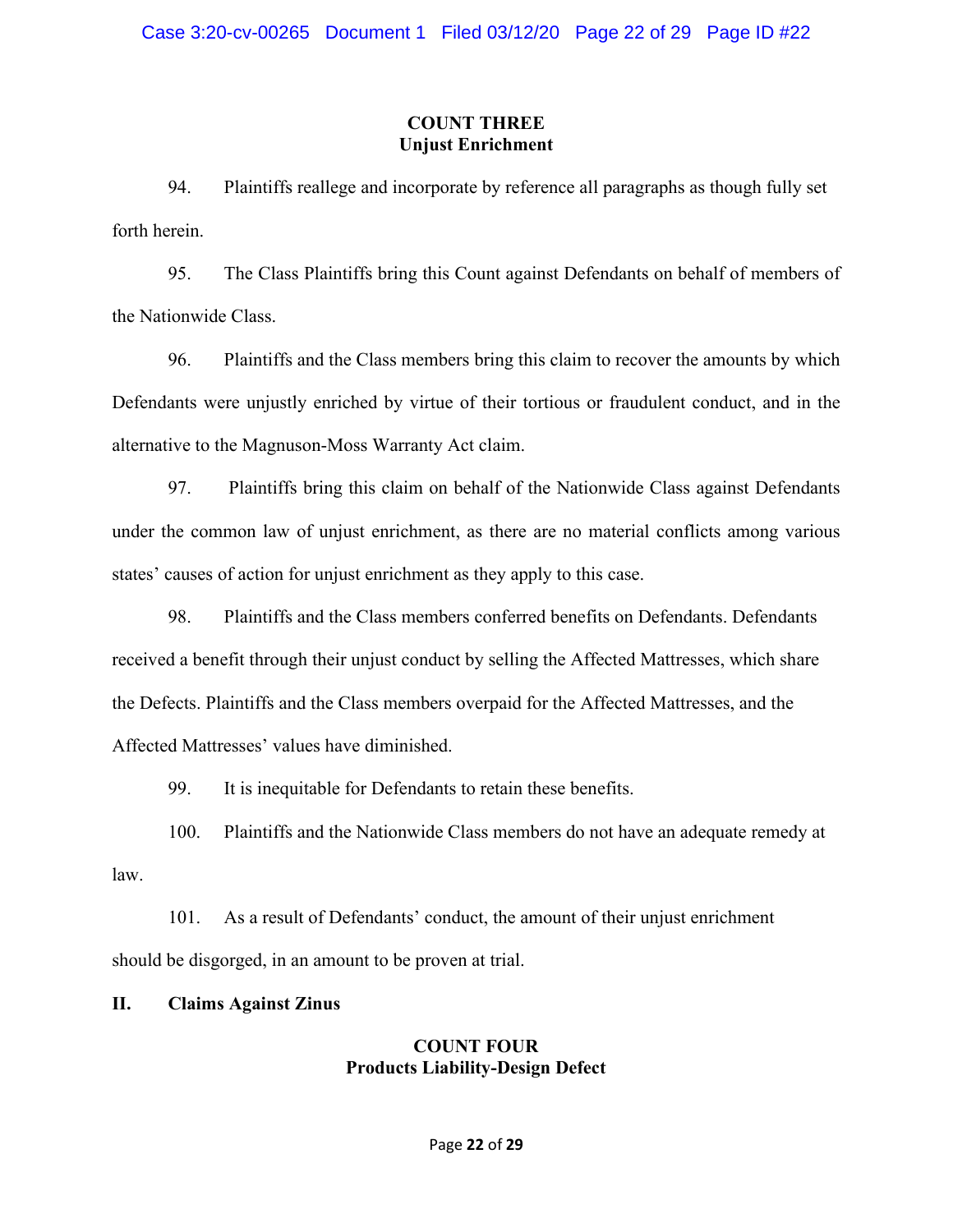#### Case 3:20-cv-00265 Document 1 Filed 03/12/20 Page 23 of 29 Page ID #23

102. Plaintiffs reallege and incorporate by reference all paragraphs as though fully set forth herein.

103. The Class Plaintiffs bring this Count against Zinus on behalf of members of the Nationwide Class.

104. Upon information and belief, the Affected Mattresses are designed, manufactured, and sold by Zinus. At the time the Affected Mattresses were sold, Zinus was in the business of designing, manufacturing, and/or otherwise placing the Affected Mattresses in the stream of commerce.

105. At the time the Affected Mattresses were designed, manufactured, and sold by Zinus, they were defective in design and unreasonably dangerous. The defective and unreasonably dangerous condition of the Affected Mattresses were a direct and proximate cause of the injuries to Plaintiffs.

106. The Affected Mattresses reached Plaintiffs in the condition expected and intended by Zinus.

107. Plaintiffs used the Affected Mattresses for their intended and foreseeable purpose.

108. The Defects regarding the Affected Mattresses include but are not limited to the equipped zipper on the outer cover which invites users to open it which potentially exposes them to highly dangerous glass fibers.

109. Safer alternative designs existed other than the one used, which were economically and technologically feasible and would have prevented or significantly reduced the risk of accident and/or injury in question without substantially impairing the utility of the Affected Mattresses.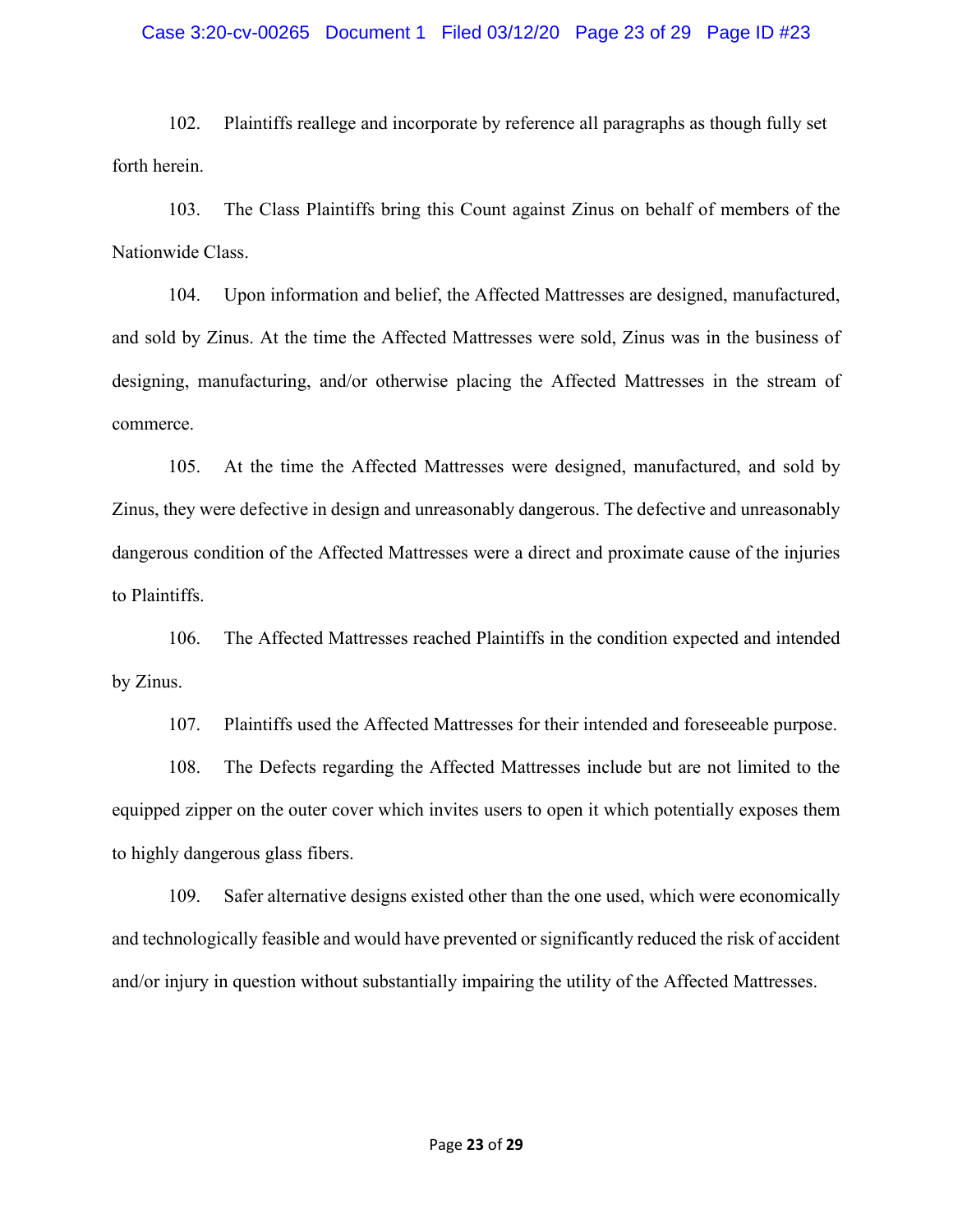#### Case 3:20-cv-00265 Document 1 Filed 03/12/20 Page 24 of 29 Page ID #24

110. Plaintiffs' ability to open the outer cover of their Purchased Mattress caused Plaintiffs' injuries. Specifically, Zinus could have designed the Affected Mattresses without a zipper on the outer cover so as not to invite the user to open it.

111. Each alternative design for the above identified defects was available in the market and was technologically and economically feasible at the time Zinus manufactured the Affected Mattresses and would not have impaired the utility of the Affected Mattresses.

112. Further, at the time the Affected Mattresses were sold, the defective design caused the product to unexpectedly fail to function in a manner reasonably expected by an ordinary consumer. The defective and unreasonably dangerous design of the Affected Mattresses were a producing cause of Plaintiffs' injuries.

113. At the time of the incident made the basis of this lawsuit, the Affected Mattresses were in the same or substantially similar condition as they were at the time they left Zinus's control and were placed into the stream of commerce. Any alterations to the Affected Mattresses were made by a dealer and/or agent of Zinus.

114. To the extent Zinus attempts to rely on any standards or regulations of the federal government, such standards or regulations were inadequate to protect against the risk or accident and/or injuries that occurred in this accident and/or Zinus withheld or misrepresented information to the government regarding the adequacy of the safety standard at issue.

## **COUNT FIVE Products Liability-Marketing Defect/Failure to Warn**

115. Plaintiffs reallege and incorporate by reference all paragraphs as though fully set forth herein.

116. The Class Plaintiffs bring this Count against Zinus on behalf of members of the Nationwide Class.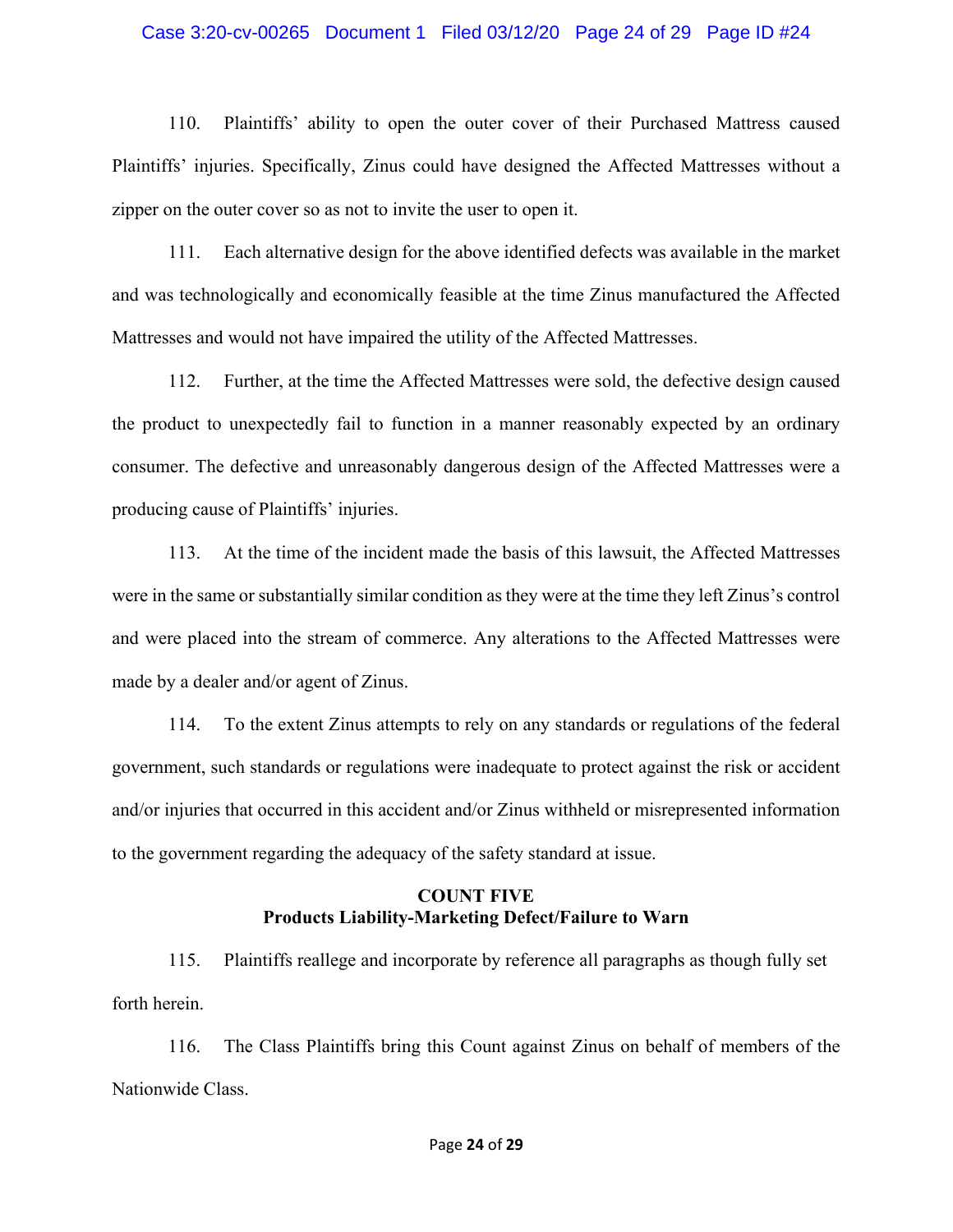117. Zinus failed to give adequate and proper warnings and instructions regarding the dangers of the Affected Mattresses which rendered the product defective and unreasonably dangerous and was a producing cause of Plaintiffs' injuries and damages. Specifically, Zinus failed to warn potential and actual users of the dangers and risk of the defects. Further, Defendant failed to provide adequate instructions to users regarding proper use of the Affected Mattresses. Zinus's failure to warn was a proximate cause of Plaintiff's injuries and damages.

## **COUNT SIX Strict Liability**

118. Plaintiffs reallege and incorporate by reference all paragraphs as though fully set forth herein.

119. The Class Plaintiffs bring this Count against Zinus on behalf of members of the Nationwide Class.

120. The Affected Mattresses that injured Plaintiffs were originally designed, manufactured, and sold by Zinus. At the time the Affected Mattresses were sold, Zinus was in the business of designing, manufacturing, testing, assembling, monitoring, selling, and/or otherwise placing the Affected Mattresses, including the Affected Mattress at issue and its defective condition, which was the proximate cause of Plaintiffs' injuries.

121. The Affected Mattresses reached Plaintiff in the condition expected and intended by Zinus.

122. Plaintiff used the Affected Mattresses for their intended and foreseeable purpose.

123. Due to the design and manufacture of the Affected Mattresses, the Affected Mattresses were unreasonably dangerous. The failure to appropriately design and manufacture the Affected Mattresses was the direct and proximate cause of Plaintiffs' injuries. Accordingly, Defendant should be held strictly liable.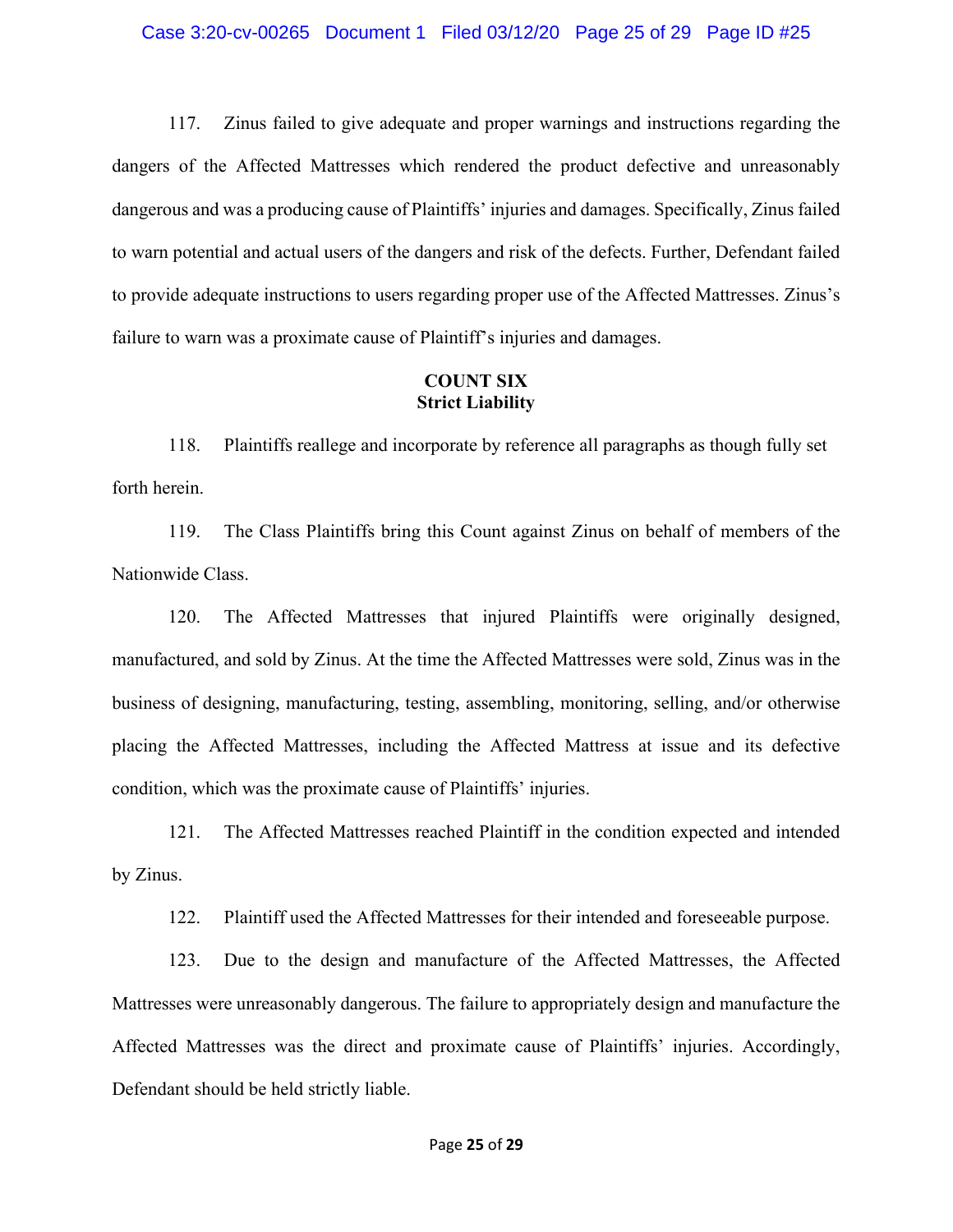#### Case 3:20-cv-00265 Document 1 Filed 03/12/20 Page 26 of 29 Page ID #26

124. Zinus placed the Affected Mattresses into the stream of commerce and expected or could reasonably foresee the use of said Affected Mattresses by individuals, such as Plaintiffs, in the condition in which the Affected Mattresses were designed, manufactured and sold.

125. The Affected Mattresses were designed, manufactured and assembled so that the defective condition was undiscoverable at the time of use of the Affected Mattresses.

126. The defective condition of the subject Affected Mattresses was not observable by Plaintiffs who relied upon Zinus to design, test, manufacture, sell and deliver the subject Affected Mattresses in a condition fit for use for the purposes intended.

127. As a direct and proximate result of the failure of Zinus to properly design, test, manufacture, sell and deliver the Affected Mattresses, Plaintiffs has suffered severe personal injuries.

## **COUNT SEVEN Negligence**

128. Plaintiffs reallege and incorporate by reference all paragraphs as though fully set forth herein.

129. The Class Plaintiffs bring this Count against Zinus on behalf of members of the Nationwide Class.

130. Defendant committed acts of omission and commission, which collectively and severally constituted negligence, and that negligence proximately caused Plaintiff's injuries.

131. Defendant's acts or omissions constituting negligence include:

a. Failing to properly design the Affected Mattresses;

b. Failing to properly manufacture the Affected Mattresses;

c. Failing to adequately test the Affected Mattresses;

d. Failing to adequately market the Affected Mattresses;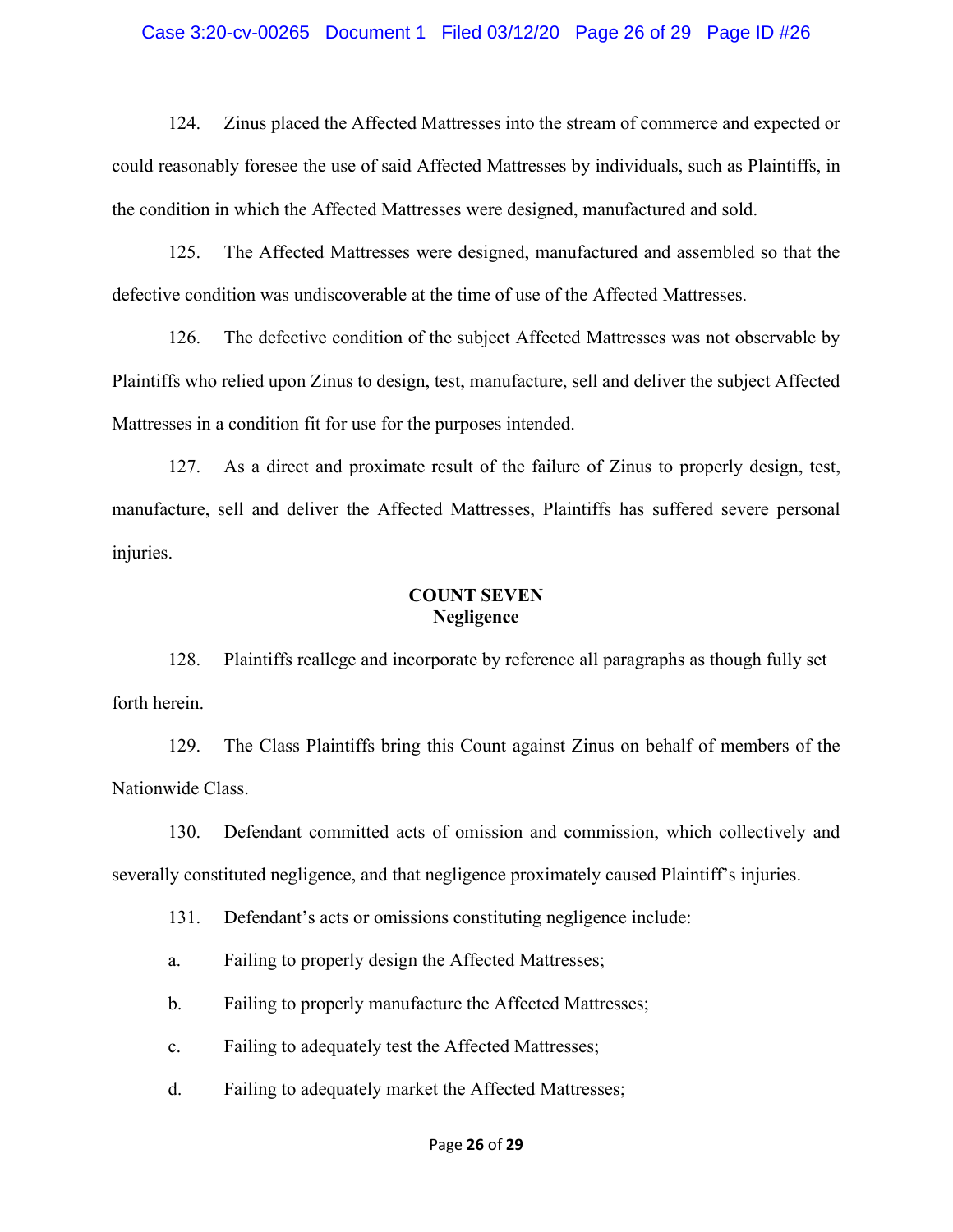- e. Failing to adequately instruct users in using the Affected Mattresses.
- f. Failing to recall the Affected Mattresses or, alternatively, to warn consumers of a known danger/defect in the Affected Mattresses;
- g. Failing to disclose post-sale information known about dangers or defects in the Affected Mattresses;
- h. Concealing known dangers associated with the Affected Mattresses; and,
- i. Failing to meet or exceed internal corporate guidelines.

# **COUNT EIGHT Gross Negligence**

132. Plaintiffs reallege and incorporate by reference all paragraphs as though fully set forth herein.

133. The Class Plaintiffs bring this Count against Zinus on behalf of members of the Nationwide Class.

134. Plaintiffs make a claim for punitive damages. Plaintiff seeks punitive damages for the gross negligence and/or malicious conduct of Zinus which was a proximate cause of the failure of Affected Mattresses and of Plaintiffs' injuries and damages.

135. Specifically, Zinus's conduct, when viewed objectively from Zinus's standpoint at the time it occurred, involved an extreme degree of risk, considering the probability and magnitude of the potential harm to others.

136. Furthermore, Zinus had actual, subjective awareness of the risk(s) but proceeded with a conscious indifference to the rights, safety or welfare of others.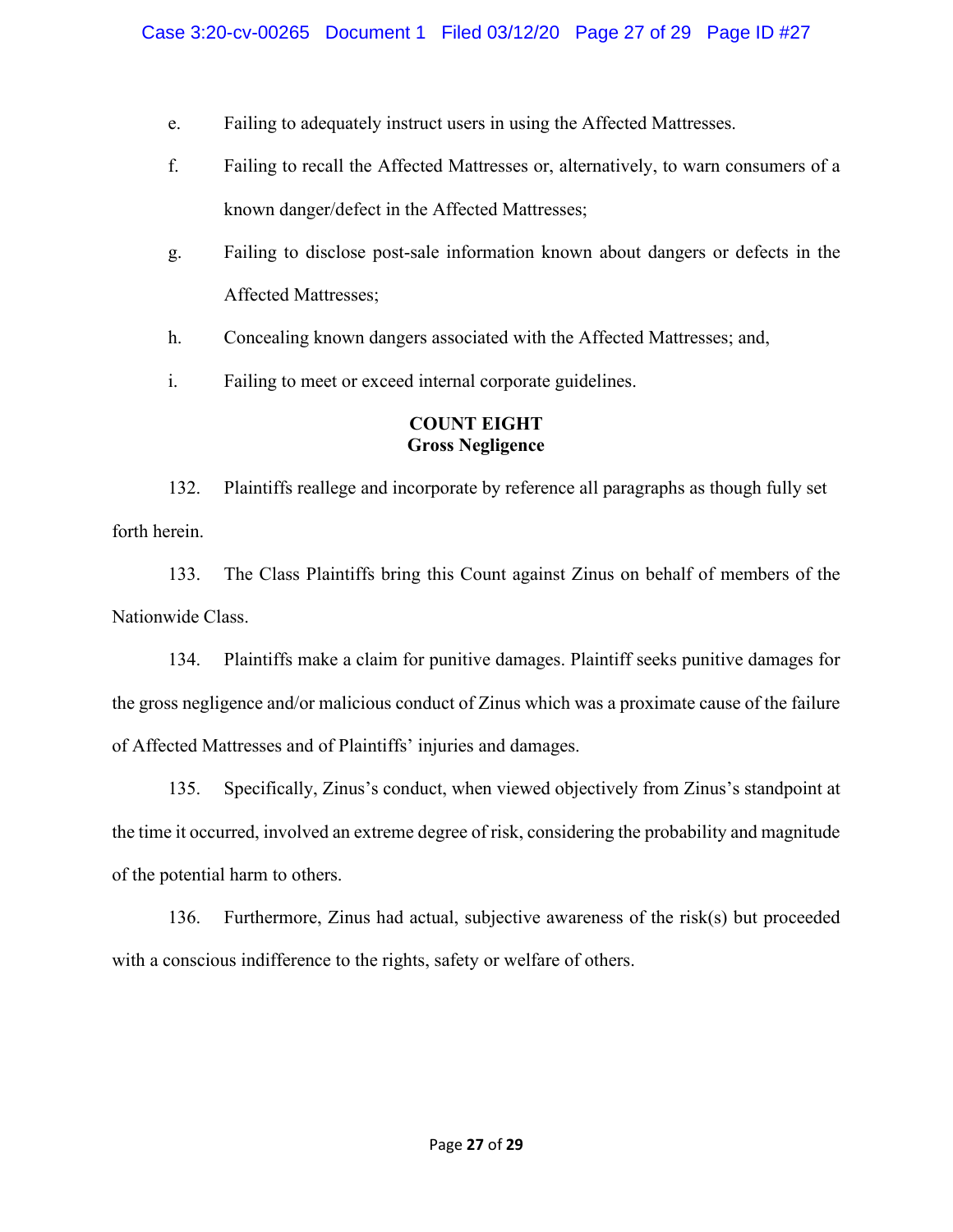#### **PRAYER FOR RELIEF**

WHEREFORE, Plaintiffs, individually and on behalf of the Classes as defined herein, respectfully request that this Court enter a judgment against Defendants and in favor of Plaintiffs and the Classes, and grant the following relief:

A. Determine that this action may be maintained and certified as a class action on a nationwide, statewide, and/or multistate basis under Rule 23(b)(1), 23(b)(2) and/or 23(b)(3); or alternatively, certify all questions, issues and claims that are appropriately certified under  $23(c)(4)$ ; and that it designate and appoint Plaintiffs as Class Representatives, and appoint Class Counsel under Rule 23(g).

B. A declaration that the Affected Mattresses are defective as described herein.

C. A declaration that these defects are safety-related.

D. A declaration that the Defendants be financially responsible for notifying all Class members of the Defects present in the Affected Mattresses.

E. An order requiring Defendants to desist from further deceptive distribution and sales practices with respect to the Affected Mattresses.

F. Award Plaintiffs and Class members their actual, compensatory, and/or statutory damages, according to proof;

G. Award Plaintiffs and the Class members punitive and exemplary damages in an amount sufficient to punish Defendants for their misconduct and deter the repetition of such conduct by Defendants or others;

H. Award Plaintiffs and Class members restitution and/or disgorgement of Defendants' ill-gotten gains for the conduct described in this Complaint;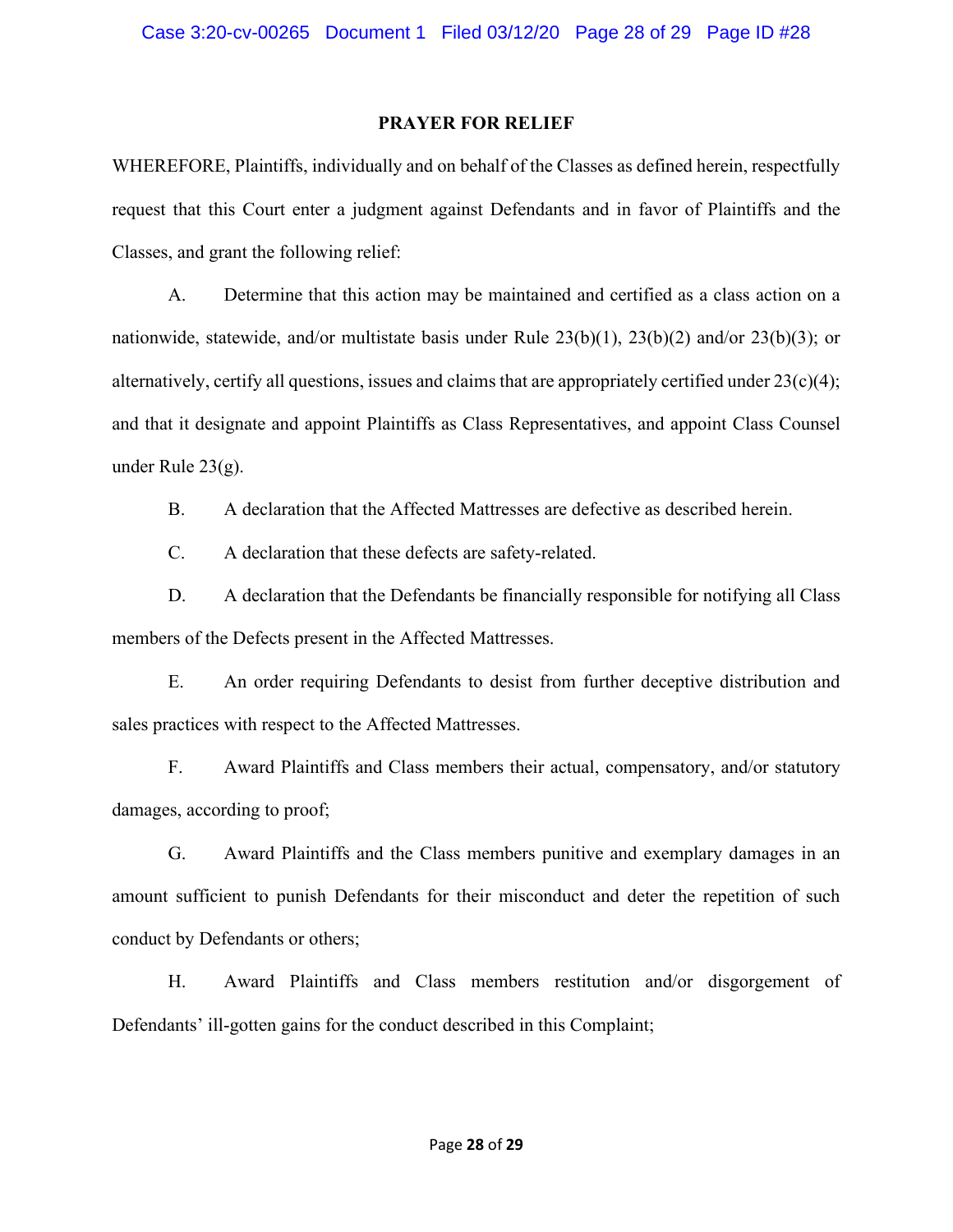## Case 3:20-cv-00265 Document 1 Filed 03/12/20 Page 29 of 29 Page ID #29

I. Award Plaintiffs and Class members their reasonable attorneys' fees, costs, and expenses;

J. Award Plaintiffs and Class members pre-judgment and post-judgment interest;

K. Leave to amend this Amended Complaint to conform to the evidence produced at trial; and,

L. Award Plaintiffs and Class members such other relief as the case may require; or as determined to be just, equitable, and proper by this Court.

Dated: March 11, 2020 Respectfully submitted,

*/s/ Christopher Cueto\_\_\_\_\_\_\_\_\_\_\_\_\_\_\_\_\_\_\_\_*

Christopher Cueto, IL #6192248 James E. Radcliffe, IL #6330315 LAW OFFICE OF CHRISTOPHER CUETO, LTD. 7110 West Main Street Belleville, IL 62223 Email: ccueto@cuetolaw.com

William S. Daniel, IL #0576891 Daniel Law Offices 345 Missouri Avenue East St. Louis, Illinois 62201 wsd@daniellawoffices.com

 Lloyd M. Cueto, IL #6292629 Law Office of Lloyd M. Cueto, P.C. 7110 West Main Street Belleville, IL 62223 cuetolm@cuetolaw.com

*Attorneys for Plaintiffs*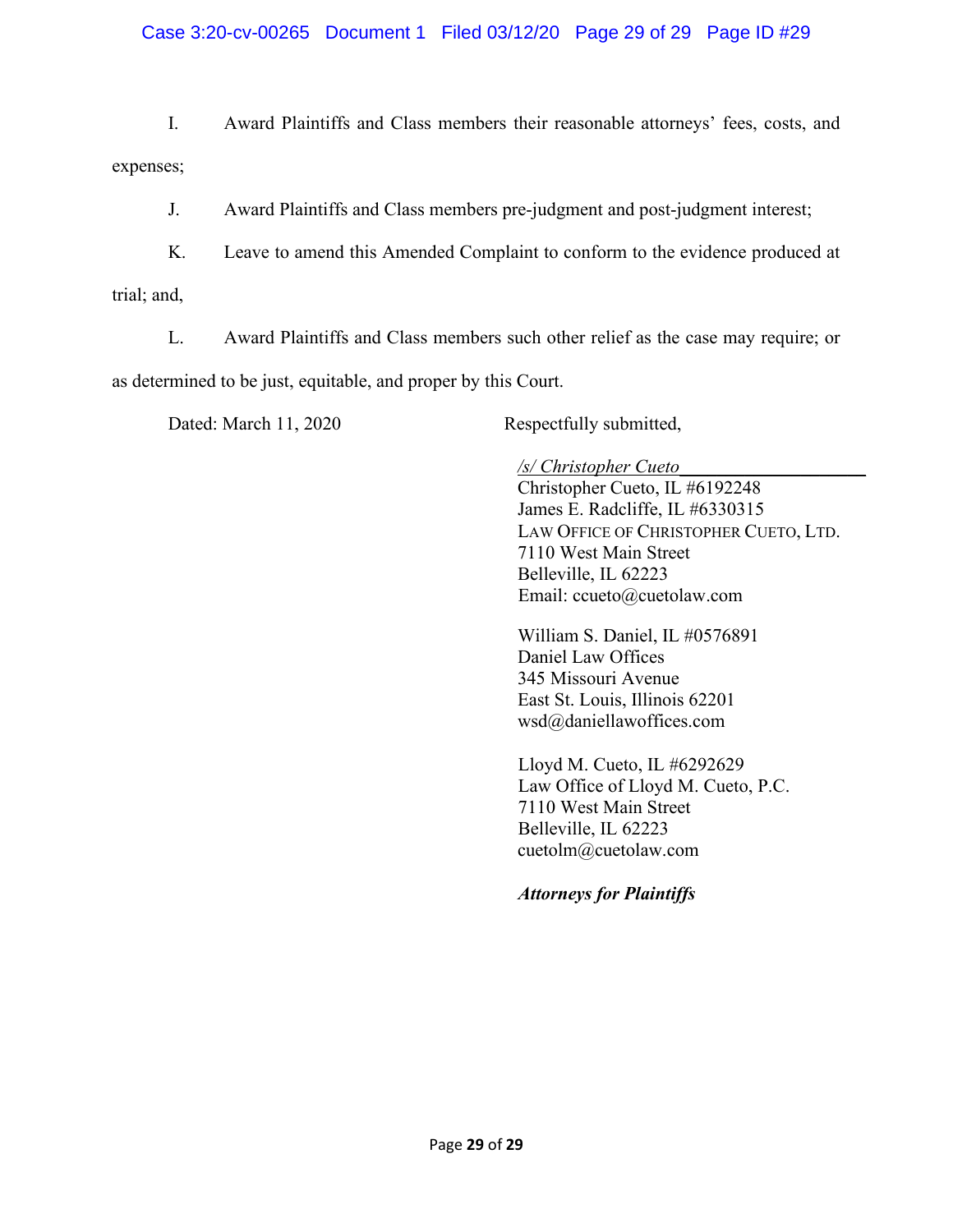# $\sigma_{\rm MS\,44\,~(Rev.~1207)}$  Case 3:20-cv-00265 Document  ${\rm \bf color}$   $\rm H\,R\,S\,H\,R\,S\,H\,R\,S\,A}$  Page 1 of 2 Page ID #30

The JS 44 civil cover sheet and the information contained herein neither replace nor supplement the filing and service of pleadings or other papers as required by law, except as provided<br>by local rules of court. This form, **I.** (a) PLAINTIFFS DEFENDANTS

| <b>I.</b> (a) PLAINTIFFS                                                                           |                                                                                                                                                                   | DEFENDANTS                                                                                                 | AMAZON.COM LLC, EBAY INC., TARGET AABC<br>CORPORATION, WALMART INC., WAYFAIR INC., and                                   |                                                                                |  |  |  |
|----------------------------------------------------------------------------------------------------|-------------------------------------------------------------------------------------------------------------------------------------------------------------------|------------------------------------------------------------------------------------------------------------|--------------------------------------------------------------------------------------------------------------------------|--------------------------------------------------------------------------------|--|--|--|
| themselves and all others similarly situated                                                       | AMANDA CHANDLER and ROBERT DURHAM, on behalf of                                                                                                                   |                                                                                                            |                                                                                                                          |                                                                                |  |  |  |
| St. Clair<br>(b) County of Residence of First Listed Plaintiff<br>(EXCEPT IN U.S. PLAINTIFF CASES) |                                                                                                                                                                   |                                                                                                            | New Castle, DE<br>County of Residence of First Listed Defendant                                                          |                                                                                |  |  |  |
|                                                                                                    |                                                                                                                                                                   |                                                                                                            | (IN U.S. PLAINTIFF CASES ONLY)                                                                                           |                                                                                |  |  |  |
|                                                                                                    |                                                                                                                                                                   |                                                                                                            | NOTE: IN LAND CONDEMNATION CASES, USE THE LOCATION OF THE<br>LAND INVOLVED.                                              |                                                                                |  |  |  |
|                                                                                                    | (C) Attorney's (Firm Name, Address, and Telephone Number)                                                                                                         | Attorneys (If Known)                                                                                       |                                                                                                                          |                                                                                |  |  |  |
|                                                                                                    |                                                                                                                                                                   |                                                                                                            |                                                                                                                          |                                                                                |  |  |  |
|                                                                                                    |                                                                                                                                                                   |                                                                                                            |                                                                                                                          |                                                                                |  |  |  |
| <b>II. BASIS OF JURISDICTION</b>                                                                   | (Place an "X" in One Box Only)                                                                                                                                    | III. CITIZENSHIP OF PRINCIPAL PARTIES (Place an "X" in One Box for Plaintiff<br>(For Diversity Cases Only) |                                                                                                                          | and One Box for Defendant)                                                     |  |  |  |
| U.S. Government<br>$\Box$ 1<br>Plaintiff                                                           | <b>1</b> 3 Federal Question<br>(U.S. Government Not a Party)                                                                                                      | Citizen of This State                                                                                      | <b>PTF</b><br><b>DEF</b><br>$\blacksquare$ 1<br>$\Box$ 1<br>Incorporated or Principal Place<br>of Business In This State | PTF<br>DEF<br>$\Box$ 4<br>$\Box$ 4                                             |  |  |  |
| $\Box$ 2 U.S. Government                                                                           | $\boxtimes$ 4 Diversity                                                                                                                                           | Citizen of Another State                                                                                   | Incorporated and Principal Place<br>$\Box$ 2<br>$\Box$ 2                                                                 | $\times$ 5<br>$\Box$ 5                                                         |  |  |  |
| Defendant                                                                                          | (Indicate Citizenship of Parties in Item III)                                                                                                                     |                                                                                                            | of Business In Another State                                                                                             |                                                                                |  |  |  |
|                                                                                                    |                                                                                                                                                                   | Citizen or Subject of a                                                                                    | $\Box$ 3 Foreign Nation<br>$\Box$ 3                                                                                      | $\Box$ 6<br>$\Box$ 6                                                           |  |  |  |
|                                                                                                    | <b>IV. NATURE OF SUIT</b> (Place an "X" in One Box Only)                                                                                                          | Foreign Country                                                                                            |                                                                                                                          |                                                                                |  |  |  |
| <b>CONTRACT</b>                                                                                    | <b>TORTS</b>                                                                                                                                                      | <b>FORFEITURE/PENALTY</b>                                                                                  | <b>BANKRUPTCY</b>                                                                                                        | <b>OTHER STATUTES</b>                                                          |  |  |  |
| $\Box$ 110 Insurance                                                                               | PERSONAL INJURY<br>PERSONAL INJURY                                                                                                                                | $\Box$ 610 Agriculture                                                                                     | 1422 Appeal 28 USC 158                                                                                                   | $\Box$ 400 State Reapportionment                                               |  |  |  |
| $\Box$ 120 Marine<br>$\Box$ 130 Miller Act                                                         | Ω.<br>310 Airplane<br>362 Personal Injury -<br>O.<br>315 Airplane Product<br>Med. Malpractice                                                                     | $\Box$ 620 Other Food & Drug<br><b>1 625 Drug Related Seizure</b>                                          | 423 Withdrawal<br>28 USC 157                                                                                             | $\Box$ 410 Antitrust<br>$\Box$ 430 Banks and Banking                           |  |  |  |
| $\Box$ 140 Negotiable Instrument                                                                   | Liability<br>$\Box$ 365 Personal Injury -                                                                                                                         | of Property 21 USC 881                                                                                     |                                                                                                                          | $\Box$ 450 Commerce                                                            |  |  |  |
| $\Box$ 150 Recovery of Overpayment $\Box$ 320 Assault, Libel &                                     | <b>Product Liability</b>                                                                                                                                          | $\Box$ 630 Liquor Laws                                                                                     | <b>PROPERTY RIGHTS</b><br>$\overline{\Box}$ 820 Copyrights                                                               | $\Box$ 460 Deportation<br>470 Racketeer Influenced and                         |  |  |  |
| & Enforcement of Judgment<br>151 Medicare Act                                                      | Slander<br>368 Asbestos Personal<br>330 Federal Employers'<br><b>Injury Product</b>                                                                               | <b>1 640 R.R. &amp; Truck</b><br>$\Box$ 650 Airline Regs.                                                  | □ 830 Patent                                                                                                             | <b>Corrupt Organizations</b>                                                   |  |  |  |
| $\Box$ 152 Recovery of Defaulted                                                                   | Liability<br>Liability                                                                                                                                            | $\Box$ 660 Occupational                                                                                    | □ 840 Trademark                                                                                                          | $\Box$ 480 Consumer Credit                                                     |  |  |  |
| <b>Student Loans</b><br>(Excl. Veterans)                                                           | $\Box$ 340 Marine<br>PERSONAL PROPERTY<br>345 Marine Product<br>370 Other Fraud<br>ο.                                                                             | Safety/Health<br>$\Box$ 690 Other                                                                          |                                                                                                                          | α.<br>490 Cable/Sat TV<br>$\Box$ 810 Selective Service                         |  |  |  |
| $\Box$ 153 Recovery of Overpayment                                                                 | Liability<br>$\Box$ 371 Truth in Lending                                                                                                                          | <b>LABOR</b>                                                                                               | <b>SOCIAL SECURITY</b>                                                                                                   | □ 850 Securities/Commodities/                                                  |  |  |  |
| of Veteran's Benefits<br>$\Box$ 160 Stockholders' Suits                                            | Ω.<br>350 Motor Vehicle<br>380 Other Personal<br>ο.<br>355 Motor Vehicle<br><b>Property Damage</b>                                                                | 710 Fair Labor Standards<br>Act                                                                            | $\Box$ 861 HIA (1395ff)<br>$\Box$ 862 Black Lung (923)                                                                   | Exchange<br>7 875 Customer Challenge                                           |  |  |  |
| 190 Other Contract                                                                                 | 385 Property Damage<br><b>Product Liability</b>                                                                                                                   | 720 Labor/Mgmt. Relations                                                                                  | $\Box$ 863 DIWC/DIWW (405(g))                                                                                            | 12 USC 3410                                                                    |  |  |  |
| $\Box$ 195 Contract Product Liability $\Box$ 360 Other Personal<br>$\Box$ 196 Franchise            | Product Liability<br>Injury                                                                                                                                       | $\Box$ 730 Labor/Mgmt.Reporting<br>& Disclosure Act                                                        | □ 864 SSID Title XVI<br>$\Box$ 865 RSI (405(g))                                                                          | 1 890 Other Statutory Actions<br>$\Box$ 891 Agricultural Acts                  |  |  |  |
| <b>REAL PROPERTY</b>                                                                               | <b>CIVIL RIGHTS</b><br>PRISONER PETITIONS                                                                                                                         | 740 Railway Labor Act                                                                                      | <b>FEDERAL TAX SUITS</b>                                                                                                 | □ 892 Economic Stabilization Act                                               |  |  |  |
| $\Box$ 210 Land Condemnation<br>$\Box$ 220 Foreclosure                                             | $\Box$ 510 Motions to Vacate<br>$\Box$ 441 Voting<br>σ<br>442 Employment<br>Sentence                                                                              | $\Box$ 790 Other Labor Litigation<br>$\Box$ 791 Empl. Ret. Inc.                                            | □ 870 Taxes (U.S. Plaintiff<br>or Defendant)                                                                             | 5 893 Environmental Matters<br>$\Box$ 894 Energy Allocation Act                |  |  |  |
| $\Box$ 230 Rent Lease & Ejectment                                                                  | 443 Housing/<br><b>Habeas Corpus:</b><br>$\Box$                                                                                                                   | Security Act                                                                                               | □ 871 IRS—Third Party                                                                                                    | 1 895 Freedom of Information                                                   |  |  |  |
| $\Box$ 240 Torts to Land                                                                           | Accommodations<br>530 General<br>σ                                                                                                                                |                                                                                                            | 26 USC 7609                                                                                                              | Act                                                                            |  |  |  |
| $\Box$ 245 Tort Product Liability<br>290 All Other Real Property                                   | $\Box$ 444 Welfare<br>535 Death Penalty<br>445 Amer. w/Disabilities -<br>π.<br>540 Mandamus & Other<br>о                                                          | <b>IMMIGRATION</b><br>$\Box$ 462 Naturalization Application                                                |                                                                                                                          | $\Box$ 900Appeal of Fee Determination<br><b>Under Equal Access</b>             |  |  |  |
|                                                                                                    | σ<br>Employment<br>550 Civil Rights                                                                                                                               | $\Box$ 463 Habeas Corpus -                                                                                 |                                                                                                                          | to Justice                                                                     |  |  |  |
|                                                                                                    | $\Box$ 446 Amer. w/Disabilities<br>555 Prison Condition<br>Other                                                                                                  | Alien Detainee<br>$\Box$ 465 Other Immigration                                                             |                                                                                                                          | $\Box$ 950 Constitutionality of<br><b>State Statutes</b>                       |  |  |  |
|                                                                                                    | $\Box$ 440 Other Civil Rights                                                                                                                                     | Actions                                                                                                    |                                                                                                                          |                                                                                |  |  |  |
|                                                                                                    |                                                                                                                                                                   |                                                                                                            |                                                                                                                          |                                                                                |  |  |  |
| V. ORIGIN<br>$\mathbf{R}$ 1 Original<br>Proceeding                                                 | (Place an "X" in One Box Only)<br>$\Box$ 2 Removed from<br>$\Box$ 3<br>Remanded from<br><b>State Court</b><br><b>Appellate Court</b>                              | $\Box$ 4 Reinstated or $\Box$ 5<br>Reopened                                                                | Transferred from<br>$\Box$ 6 Multidistrict<br>another district<br>Litigation                                             | Appeal to District<br>Judge from<br>$\Box$ 7<br>Magistrate                     |  |  |  |
|                                                                                                    |                                                                                                                                                                   | (specify)                                                                                                  |                                                                                                                          | Judgment                                                                       |  |  |  |
|                                                                                                    | Cite the U.S. Civil Statute under which you are filing. (Do not cite jurisdictional statutes unless diversity):<br>Class Action Fairness Act, 28 U.S.C. § 1332(d) |                                                                                                            |                                                                                                                          |                                                                                |  |  |  |
| VI. CAUSE OF ACTION                                                                                | Brief description of cause:<br>Class action for glass fibers in mattresses.                                                                                       |                                                                                                            |                                                                                                                          |                                                                                |  |  |  |
| VII. REQUESTED IN<br><b>COMPLAINT:</b>                                                             | <b>Z</b> CHECK IF THIS IS A CLASS ACTION<br>UNDER F.R.C.P. 23                                                                                                     | <b>DEMAND</b> \$                                                                                           | <b>JURY DEMAND:</b>                                                                                                      | CHECK YES only if demanded in complaint:<br>$\blacksquare$ Yes<br>$\square$ No |  |  |  |
| VIII. RELATED CASE(S)<br><b>IF ANY</b>                                                             | (See instructions):<br><b>JUDGE</b>                                                                                                                               |                                                                                                            | DOCKET NUMBER                                                                                                            |                                                                                |  |  |  |
| <b>DATE</b>                                                                                        |                                                                                                                                                                   | SIGNATURE OF ATTORNEY OF RECORD                                                                            |                                                                                                                          |                                                                                |  |  |  |
| 03/11/2020                                                                                         | s/Christopher Cueto                                                                                                                                               |                                                                                                            |                                                                                                                          |                                                                                |  |  |  |
| <b>FOR OFFICE USE ONLY</b>                                                                         |                                                                                                                                                                   |                                                                                                            |                                                                                                                          |                                                                                |  |  |  |
|                                                                                                    |                                                                                                                                                                   |                                                                                                            |                                                                                                                          |                                                                                |  |  |  |
| <b>RECEIPT#</b>                                                                                    | APPLYING IFP<br><b>AMOUNT</b>                                                                                                                                     | <b>JUDGE</b>                                                                                               | MAG. JUDGE                                                                                                               |                                                                                |  |  |  |
|                                                                                                    |                                                                                                                                                                   |                                                                                                            |                                                                                                                          |                                                                                |  |  |  |
| <b>Print</b>                                                                                       | Save As                                                                                                                                                           | <b>Export as FDF</b>                                                                                       | <b>Retrieve FDF File</b>                                                                                                 | <b>Reset</b>                                                                   |  |  |  |